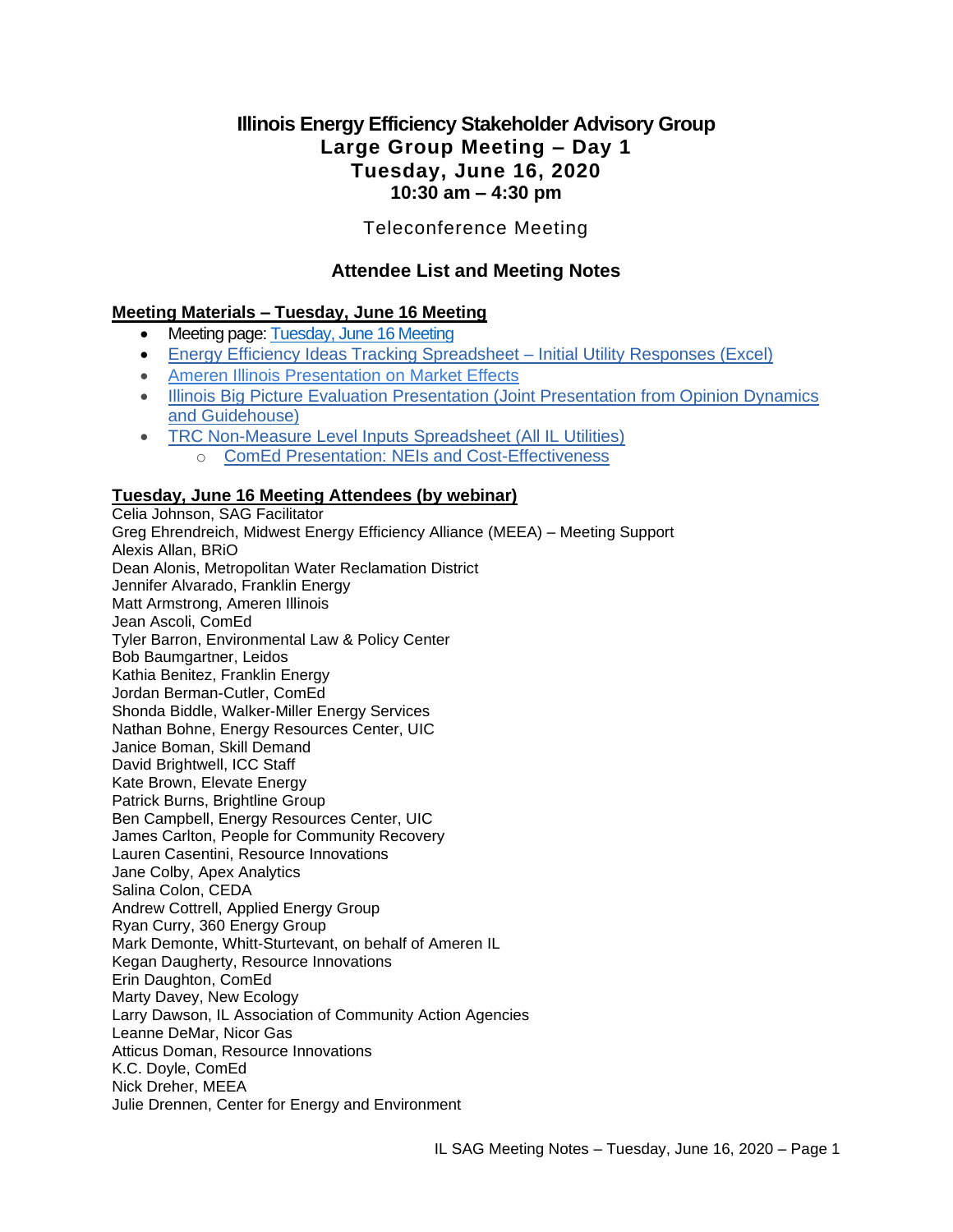Gabriel Duarte, CLEAResult Allen Dusault, Franklin Energy Deb Dynako, Slipstream Wael El-Sharif, 360 Energy Group Katherine Elmore, Community Investment Corp. Lance Escue, Ameren Illinois Jim Fay, ComEd Jason Fegley, Ameren Illinois Scott Fotre, CMC Energy Paul Francisco, Indoor Climate Research & Training (U of Illinois) Julia Friedman, Oracle Mike Frischmann, Ecometric Consulting Omy Garcia, Peoples Gas & North Shore Gas Jenny George, Ameren Illinois Jean Gibson, Peoples Gas & North Shore Gas Stacy Gloss, Indoor Climate Research & Training (U of Illinois) Laura Goldberg, NRDC Jon Gordon, Enervee Kevin Grabner, Guidehouse Andrey Gribovich, DNV-GL Mary Ellen Guest, Chicago Bungalow Association Randy Gunn, Guidehouse Vince Gutierrez, ComEd Amir Haghighat, CLEAResult Jan Harris, Guidehouse Jim Heffron, Franklin Energy Selenda Heise, BRiO Dave Hernandez, ComEd Travis Hinck, GDS Associates Julie Hollensbe, ComEd Nick Horras, Resource Innovations Hannah Howard, Opinion Dynamics Jim Jerozal, Nicor Gas Amy Jewel, Elevate Energy Kara Jonas, MEEA Kristen Kalaman, Resource Innovations Haley Keegan, Resource Innovations Morgan Kelley, Resource Innovations Mike King, Nicor Gas Chester Kolodziej, Northern IL Summits and Expos Larry Kotewa, Elevate Energy Ryan Kroll, Michaels Energy John Lavallee, Leidos Bruce Liu, Nicor Gas Molly Lunn, ComEd Karen Lusson, National Consumer Law Center Marlon McClinton, Utilivate Adam McMurtrey, Exxon-Mobil Brady McNall, DNV-GL Rebecca McNish, ComEd Nishant Mehta, Guidehouse Mark Milby, ComEd Cheryl Miller, Ameren Illinois Abby Miner, IL Attorney General's Office Zenia Montero, ICF Bruce Montgomery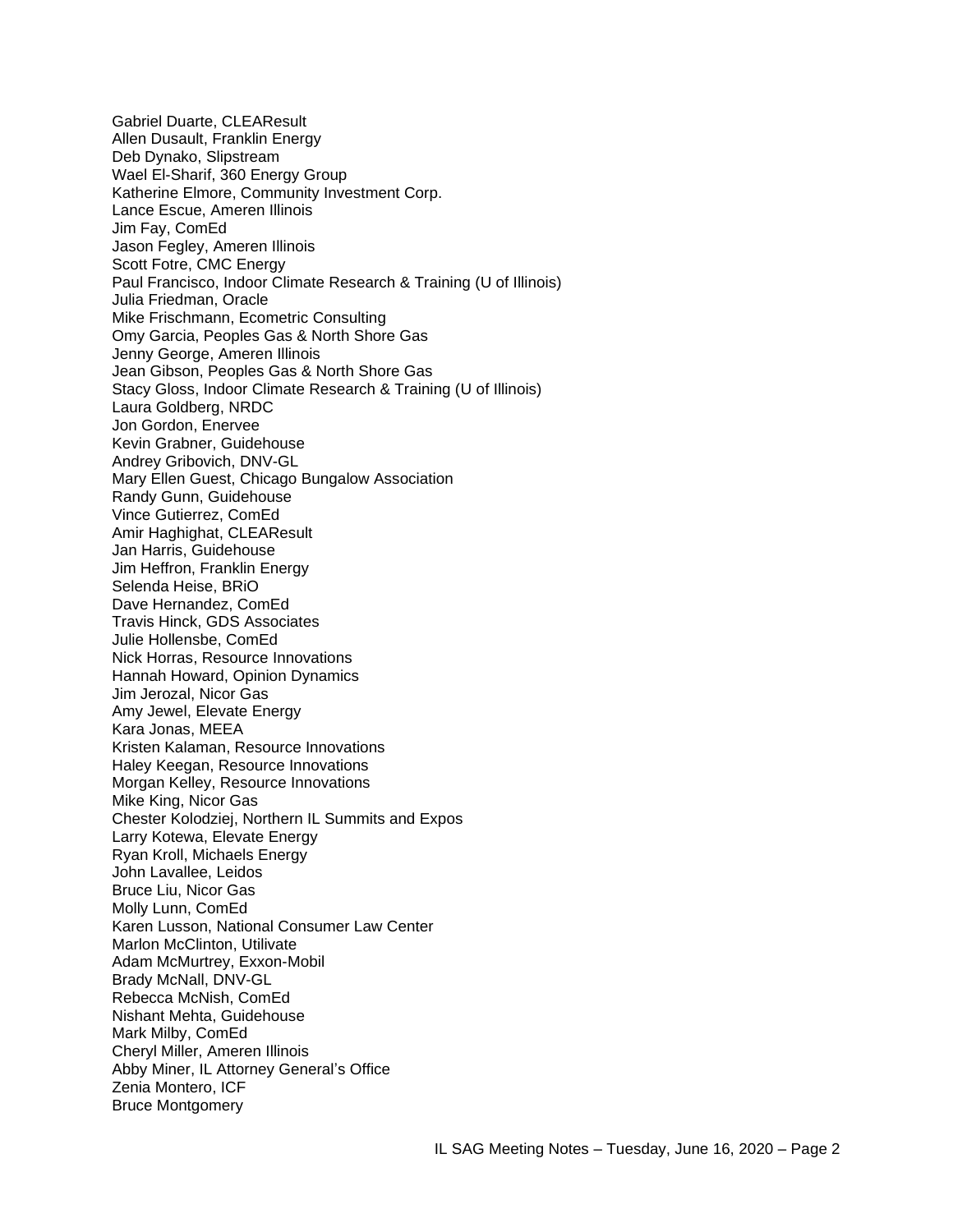Jennifer Moore, Ameren Illinois Jennifer Morris, ICC Staff Sam Mueller, Nexant Jackie Nagel, Nicor Gas Chris Neme, Energy Futures Group, on behalf of NRDC Rob Neumann, Guidehouse Victoria Nielsen, Applied Energy Group Lorelei Obermeyer, CLEAResult Randy Opdyke, Nicor Gas Antonia Ornelas, Elevate Energy Briana Parker, Elevate Energy Patricia Plympton, Guidehouse Christina Pagnusat, Peoples Gas & North Shore Gas Ashley Palladino, Resource Innovations Ga-Young Park, U.S. EPA ENERGY STAR Deb Perry, Ameren Illinois Hanh Pham, Willdan Energy Solutions Michael Pittman, Ameren Illinois Jared Policicchio, City of Chicago Reine Rambert, Harvard Dara Reiff, Elevate Energy Joe Reilly, Applied Energy Group Alberto Rincon, Future Energy Enterprises Zach Ross, Opinion Dynamics Emma Salustro, ComEd Marci Sanders, Resource Innovations Anthony Santarelli, Smart Energy Design Assistance Center (SEDAC) Elena Savona, Elevate Energy Leah Scull, CLEAResult Hardik Shah, Gas Technology Institute Louise Sharrow, Elevate Energy Kristol Simms, Ameren Illinois Raman Singh, ICF Jacob Stoll, ComEd Mark Szczygiel, Nicor Gas Rick Tonielli, ComEd Taso Tsiganos, IL Attorney General's Office Desiree Vasquez, Franklin Energy Andy Vaughn, Ameren Illinois Ted Weaver, First Tracks Consulting, on behalf of Nicor Gas Shelita Wellmaker, Ameren Illinois David Whittle, Leidos Brittin Wood, Anura Energy Nicholas Wood, Anura Energy Ken Woolcutt, Ameren Illinois Fred Wu, Aiqueous Cate York, Citizens Utility Board Angie Ziech-Malek, CLEAResult Liz Zimmerly, ComEd Brittany Zwicker, CLEAResult Arvind Singh, DNV-GL Chris Vaughn, Nicor Gas Sara Wist, Cadmus Group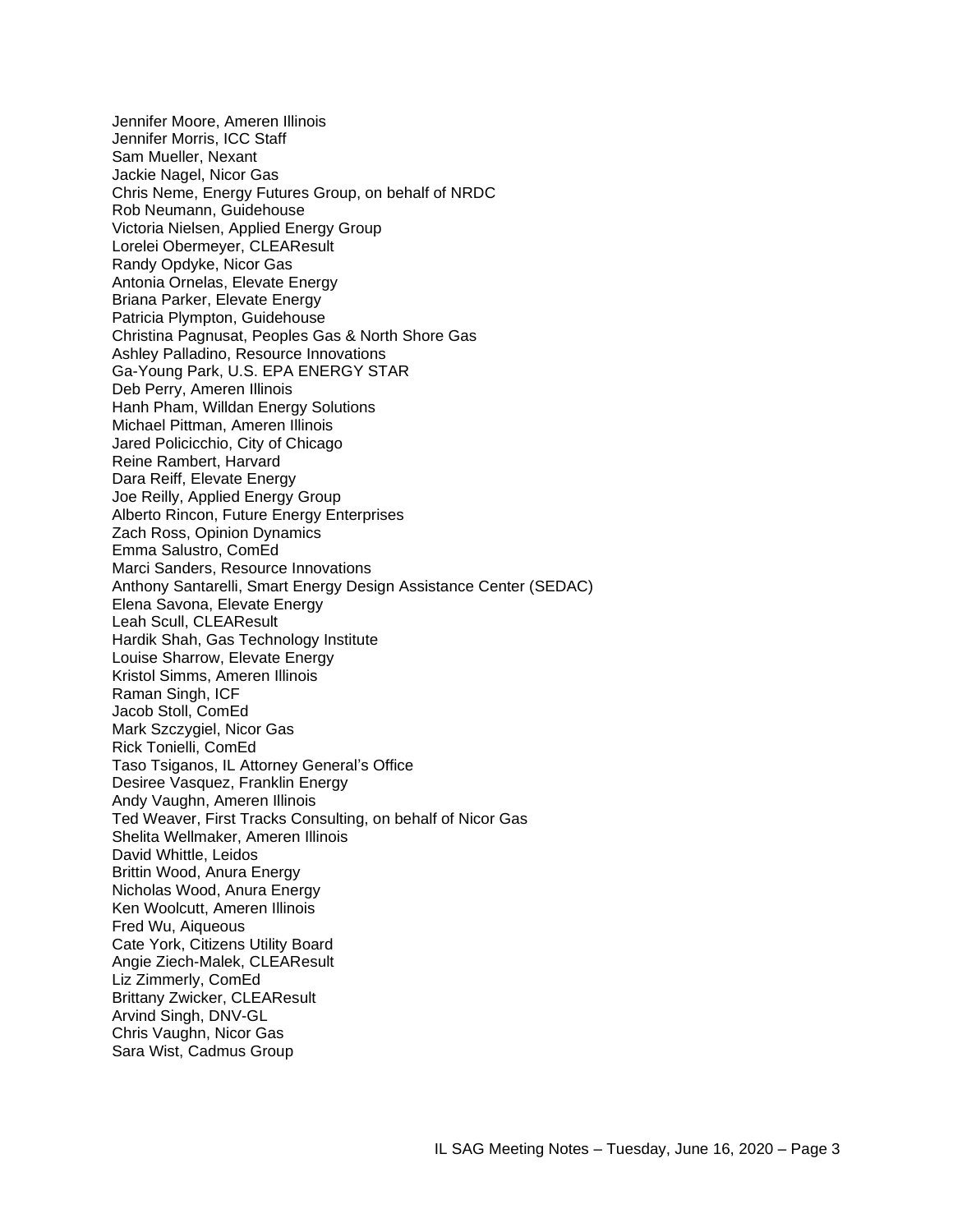# **Opening & Introductions**

*Celia Johnson, SAG Facilitator*

The purpose of the June 16 SAG meeting:

- 1. For utilities to provide an initial response to Energy Efficiency Idea proposals presented during the May 12 and June 3 SAG meetings.
- 2. To discuss market effects, raised during the Nov. 2019 SAG meeting on Cumulative Persisting Annual Savings (CPAS).
- 3. To discuss "big picture" energy efficiency evaluation.
- 4. To discuss Total Resource Cost test (TRC) non-measure level inputs.

### **Utility Responses to Energy Efficiency Ideas**

- *Kristol Simms and Matt Armstrong, Ameren Illinois*
- *Molly Lunn, Jacob Stoll, and Mark Milby, ComEd*
- *Mike King, Nicor Gas*
- *Christina Pagnusat, Peoples Gas & North Shore Gas*

# *Idea: Non-IQ MF Heat Pumps* **Proposed by: NRDC**

#### Utility Responses

- **Ameren IL**: Note: These are preliminary reactions and feedback; subject to change and discussion may be needed. Currently working on research project to id customers using electric resistance heat. Potential study will provide more information. Based on those two pieces will consider this idea as the Plan is developed. No further follow up required.
- **ComEd**: Already offer incentives on heat pumps, and recent pilot still wrapping up on CCHPs. Will use outcomes from that on future program design. No follow up required.
- **Nicor Gas**: N/A
- **PG/NSG**: N/A

Q&A: No questions

# *Idea: Non-IQ SF Home Retrofits* **Proposed by: NRDC**

- **Ameren IL**: Pilot in progress offering building envelope and mechanical upgrades as in this concept. Potential study will include some of these measures. As results come in, will think how to incorporate.
- **ComEd**: We did offer something like this in past, but sunset the offering. If gas utilities want to pursue, will talk about it, but would have to do further analysis on costeffectiveness and scale – it wasn't cost-effective and we had concerns about uptake.
- **Nicor Gas**: Need to evaluate cost of approach and delivery compared to how we deliver other programs. Willing to look at this and think about options.
- **PG/NSG**: Largely in same position as Nicor and share same thoughts. Want to look more but have to think about how it impacts other program balance.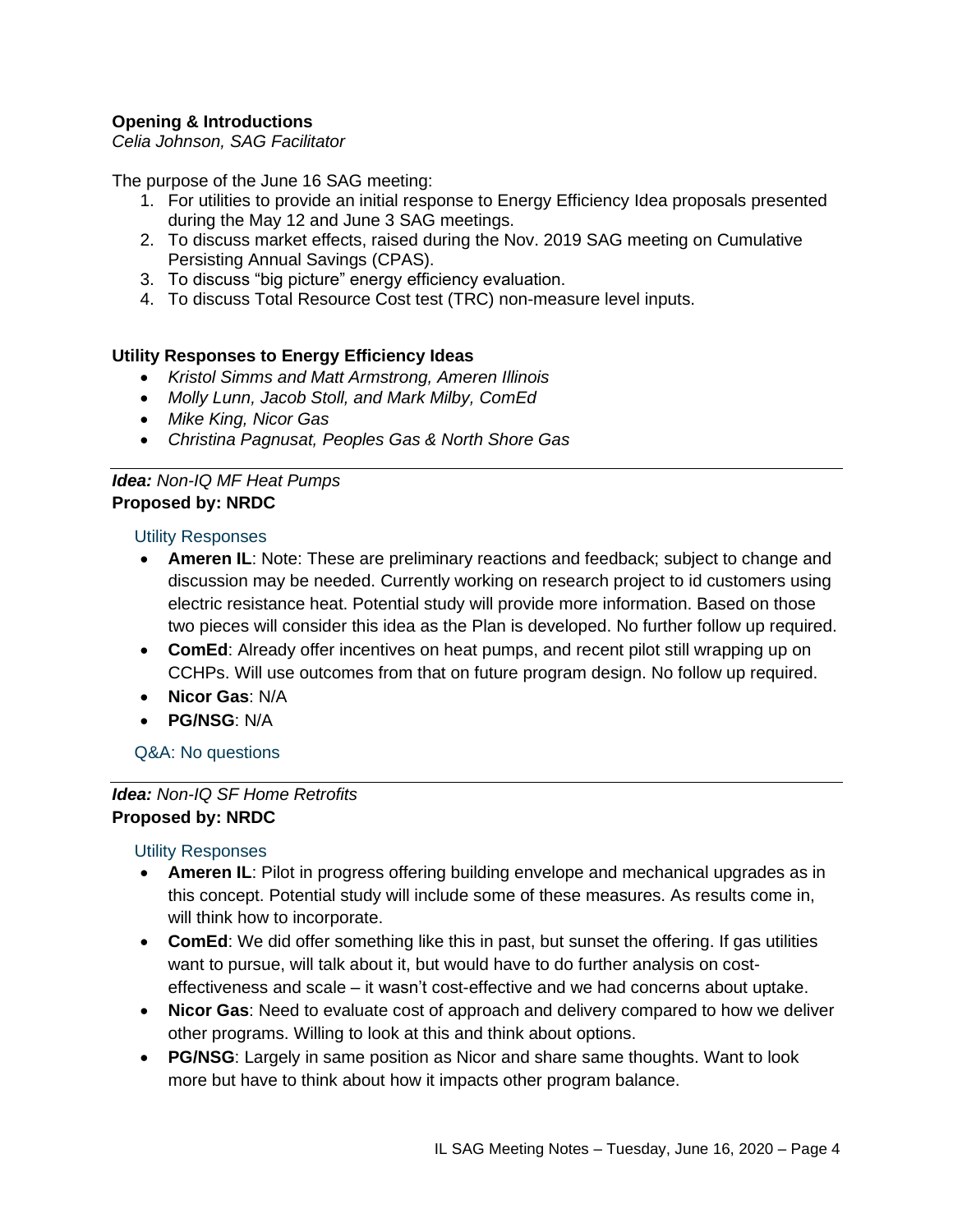*[Chris Neme] Molly, do you mean not cost-effective or not enough yield per dollar?*

*[Molly Lunn]: Both, we can share the TRC results.*

*[Chris Neme]: Nicor, can you talk more about the approaches…how are Nicor, or others, thinking about assessing how this idea fits in with overarching approach?*

*[Mike King]: This delivery method is more costly than our approach right now (yes, more savings) but have to think about customer touch points as well. Large time spent in each home. Customer experience and savings and cost to this method.*

*[Ted Weaver] Nicor's approach really isn't doing assessments to drive projects, projects are driven directly by contractors. Looking at CT approach and cost per therm delivered and we think we have a better approach that is cheaper and better for customers. You had proposed 20% of budget and we would have to look at that, would have to come out of something else and that's portfolio balancing.*

*[Chris Neme] Appreciate that this would require shifting money from other initiatives and would mean lower levels of first year savings because it is challenging cost-wise compared to other markets. But less likely to be procured on their own.* 

*[Ted Weaver] Not just less therms, but other programs impacted.*

*[Chris Neme] On the approach/program design issue, my sense is that there has been low participation in previous years. If you can design program to get participation, we're all ears.*

*[Ted Weaver]: Happy to share delivery model and approaches.*

# *Idea: All Electric Residential New Construction* **Proposed by: NRDC**

Utility Responses

- **Ameren IL**: This is one of a handful of electrification ideas; approach will be consistent for us on most of them because we are dual fuel. Looking at the best interest of the customer and that applies here. There may be more information required on some components.
- **ComEd**: Already have a pilot on this; planning to see what comes from results to determine how to move forward in plan. Looking into it right now.
- **Nicor Gas**: N/A
- **PG/NSG**: N/A

# Q&A: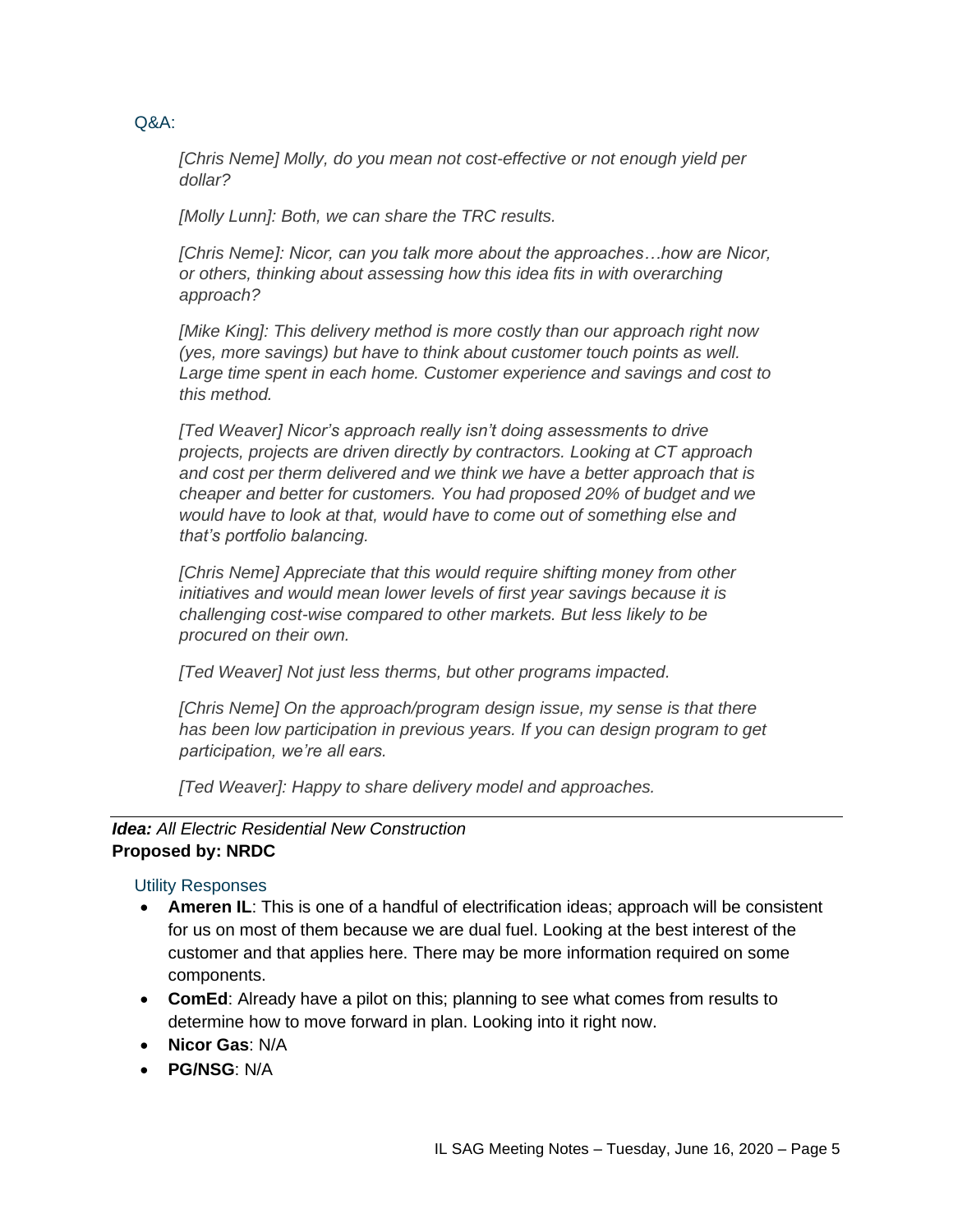*[Chris Neme] Happy to discuss cost-effectiveness; wouldn't necessarily characterize this as fuel switching.* 

# *Idea: Advanced Power Strips* **Proposed by: Environmental Law & Policy Center**

# Utility Responses

- **Ameren IL**: Current offering matches what is put forth here.
- **ComEd**: Already offer rebates on power strips and are part of direct install (DI) programs. In terms of scale we have concerns because of evaluations on power strips like in-service rates, etc. Can't commit to the level at which this is proposed. Will determine what is feasible in portfolio.
- **Nicor Gas**: N/A
- **PG/NSG**: N/A

# Q&A:

*[Tyler Barron] Happy to talk more through this with ComEd if needed.*

*Idea: Duel Fuel Heat Pumps for Wx Programs (IQ and Non-IQ)* **Proposed by: Indoor Climate Research & Training**

# Utility Responses

- **Ameren IL**: Similar to previous, we support best interests of our customers. We think more information is required. Putting it into the "blue" potential bucket for a pilot through Breakthrough Equipment and Devices but those resources are limited.
- **ComEd**: Related to different degrees of beneficial electrification. For those already not in our R&D pipeline, we're open to considering if it is submitted into our R&D process; will follow up to get it into that process.
- **Nicor Gas**: Prelim review we don't believe it is best use of EE funds to install electric heat pumps.
- **PG/NSG**: We also have concerns on the fuel switching element.

# Q&A:

*[Paul Francisco] No questions to take time on today; will have team explore with Ameren and ComEd.*

# *Idea: Solar Powered Split System Heat Pump Pilot* **Proposed by: Indoor Climate Research & Training**

- **Ameren IL**: Needs more development and research; put in our potential for a project category.
- **ComEd**: Again, this is one where we would be happy to consider through R&D process but needs more research to determine potential for EE.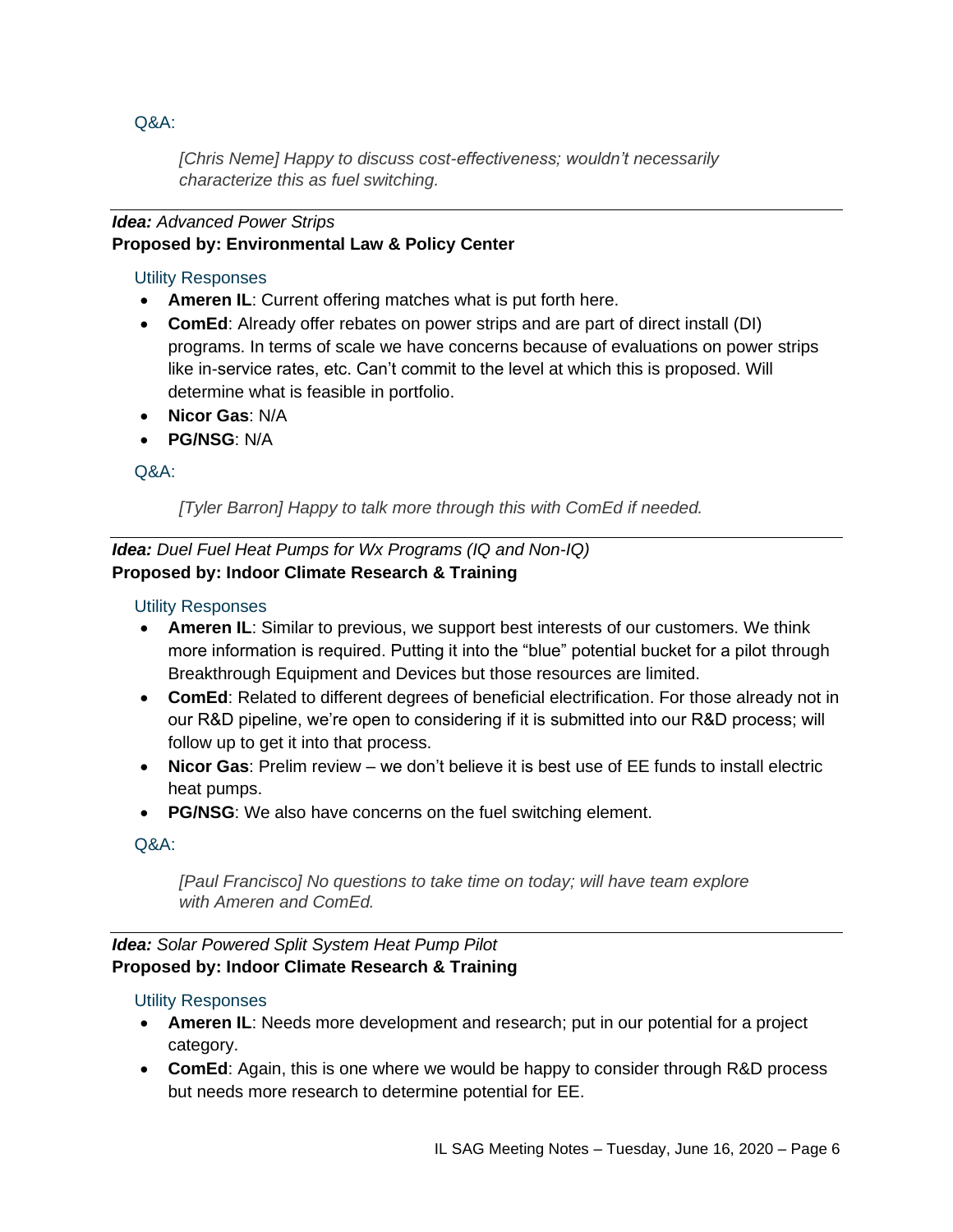- **Nicor**: N/A
- **PG/NSG**: N/A

*[Paul Francisco] As previous, happy to have further offline discussion. When developing, one manufacturer had a solar-ready unit but low demand and they stopped producing. Curious about potential for connection with manufacturers to figure out whether it could be brought back into product line – could manufacturers be part of discussion with utilities.*

*[Molly Lunn] Open to conversations with manufacturers but want to understand more about the potential for portfolio first.* 

### *Idea: On Bill Financing* **Proposed by: Citizens Utility Board**

Utility Responses

- **Ameren IL**: --
- **ComEd**: [Joint response] All stakeholders know that we do have an active OBF program, recently relaunched. We are all interested working with stakeholders to improve and further develop the OBF offering. ComEd is interested in examples from other utility OBF programs. In general, we all understand the recommendations proposed and want to improve the program.
- **Nicor Gas**: --
- **PG/NSG**: --

# Q&A:

*[Cate York] I wasn't really looking at alternative programs in other states yet, but there are lots of examples to draw on. I was looking at the parameters of the law that created it and what isn't in current offering and better integration within the utility portfolios. Appreciate the willingness to discuss further. Would be great to have a more detailed discussion at a future SAG meeting.*

*[Chris Neme] In terms of examples of successful OBF, on small business direct install look at Connecticut.* 

Next step: OBF will be scheduled for future discussion at SAG (anticipated 2021).

*Idea: Remote Monitoring and Optimization Program (ReMO)* **Proposed by: Elevate Energy and New Ecology**

- **Ameren IL**: Concerned with savings potential given number of central heating domestic hot water systems in our service territory; potential study could provide more info.
- **ComEd**: Willing to look at this idea, not clear if there is much electric savings, happy to consider in R&D process.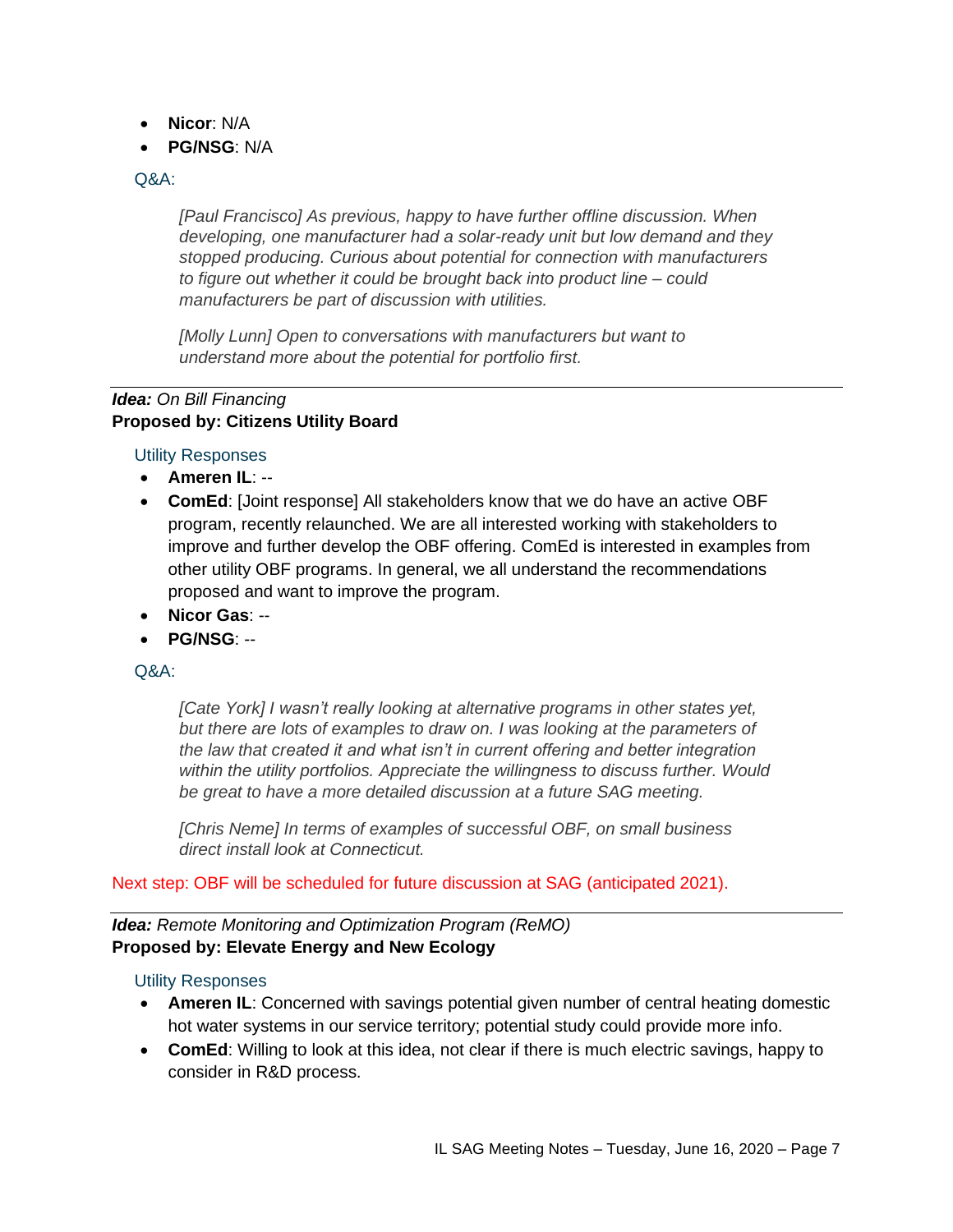- **Nicor Gas**: Similar to Molly, would have to go through our emerging technology program. Interested to see what is the technology and what it can do.
- **PG/NSG**: We think there may be some potential but not clear how it is different from some of the optimization offerings we already have.

*[Marty Davey] Only question is across the board; we have loads of data that we can discuss; not clear from Boston market what the next step is to talk individually or collectively about what we know or research projects. What should we do as a next step?*

*[Mike King] Under our emerging tech program we can evaluate it now through application process on our website. That's our next step suggestion.*

# *Idea: Virtually Assisted Self Installations* **Proposed by: Google**

# Utility Responses

- **Ameren IL**: [Joint Response] We all spoke to this with the program shifts with COVID-19. Each utility is in a little different place in terms of deployment of virtual technologies. Depending on those outcomes from that, we will consider how we move forward as we develop the next plan.
- **ComEd**: --
- **Nicor Gas**: --
- **PG/NSG**: --

# Q&A:

*[Celia Johnson] Tyson reached out to let me know he is glad utilities are already working on virtually assisted options.*

### *Idea: Next Generation Refrigerators* **Proposed by: U.S. EPA ENERGY STAR**

Utility Responses

- **Ameren IL**: --
- **ComEd**: [Joint Response with Ameren IL] Definitely interested in concept and already started to take next steps. Spoke with ENERGY STAR staff and working on approaches. Asked Midwest MT Collaborative to look at it as a regional effort. We're very interested and just have to figure out what a program looks like.
- **Nicor Gas**: N/A
- **PG/NSG**: N/A

Q&A: [no questions]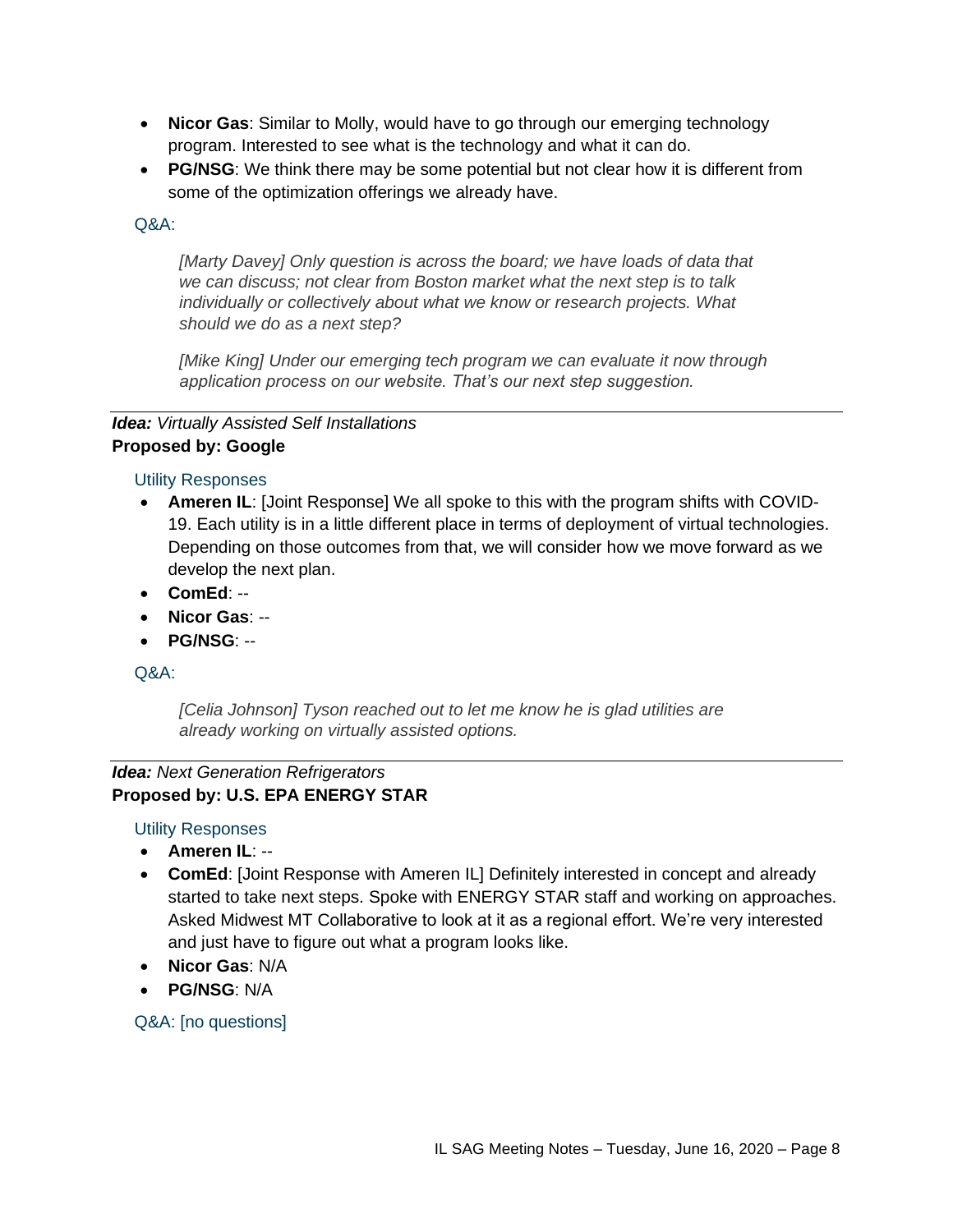# *Idea: Commercial Tenant Space EE Initiative* **Proposed by: U.S. EPA ENERGY STAR**

# Utility Responses

- **Ameren IL**: Has potential as a project; look forward to more research and digging into concept.
- **ComEd**: We're interested in considering it. We leverage the Energy Star recognition programs and are willing to look more at this one.
- **Nicor Gas**: N/A
- **PG/NSG**: N/A

# $O\&A$

*[Zenia Montero] Any questions, please feel free to email me. Looking forward to talking about these initiatives.*

# *Idea: Joint Program Implementation for Nonprofit Customers* **Proposed by: Elevate Energy**

# Utility Responses

- **Ameren IL**: Seems like a twist on current program design. Additional benefits from the structure would need to be quantified, would help determine whether we benefit from this design.
- **ComEd**: Currently offering something like this and will be looking over next year to determine whether to include in next Plan. Agree potential targeted outreach and design has been valuable.
- **Nicor Gas**: We already include outreach to nonprofits sector within busines/small business programs. We tried a similar approach to what is proposed in PY1-PY2 and it wasn't as successful as we anticipated. Perhaps we can modify our current offering to get some more targeting.
- **PG/NSG**: We are also currently serving nonprofits through small business and other incentives. Looking at participation data to see if this is a gap for us. Based on that analysis we will understand our path forward.

# Q&A:

*[Dara Reiff] Some data and research on the market could help the utilities understand this more.* 

# *Idea: Water EE Measures* **Proposed by: Elevate Energy**

- **Ameren IL**: We have concerns with cost-effectiveness of measures and will need TRM addition. No further info needed at this time.
- **ComEd**: We partnered with Elevate on original TRM measure; potential for R&D study to find something cost-effective that can work in program context. Will continue to explore. Have research projects currently underway.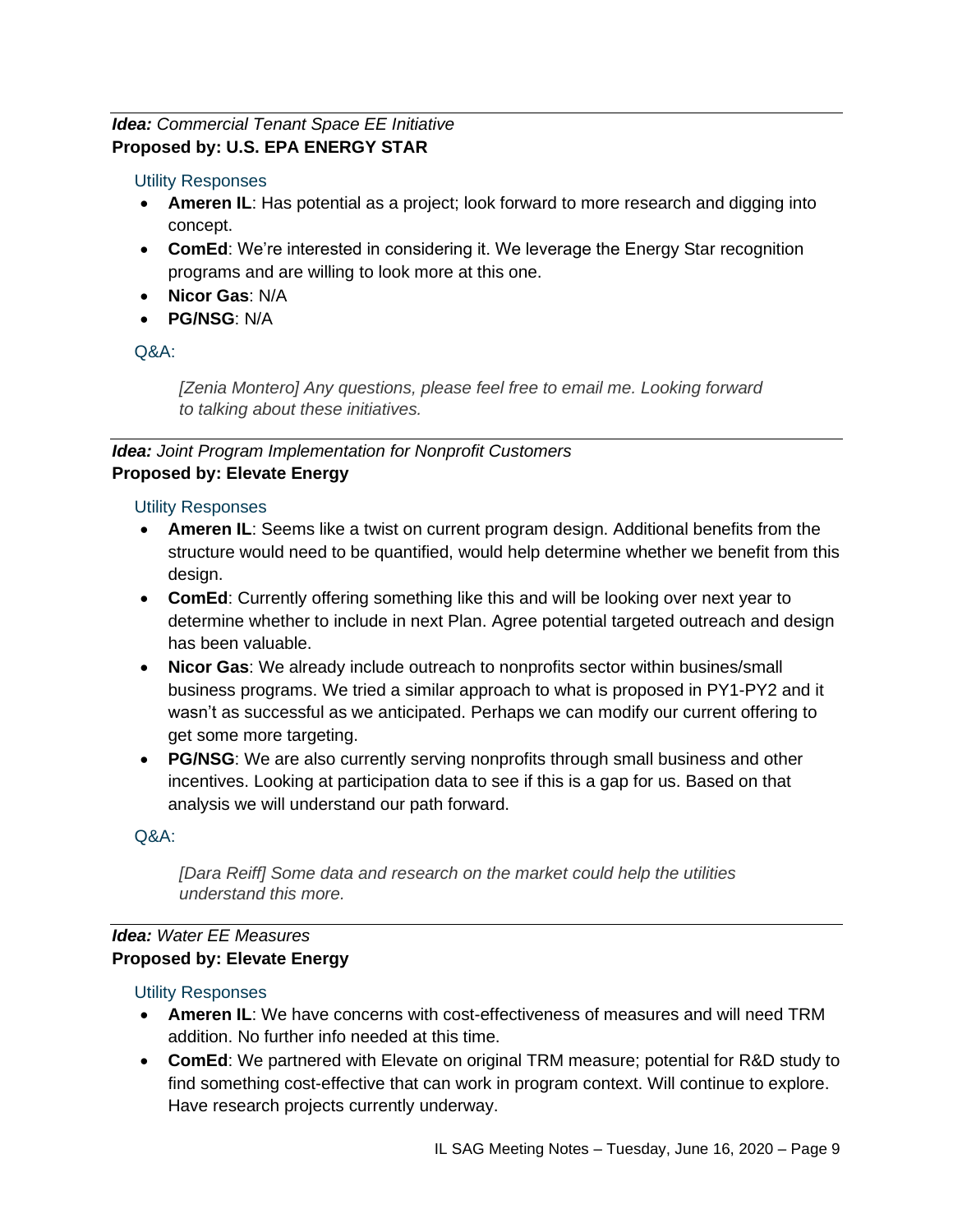- **Nicor Gas**: N/A
- **PG/NSG**: N/A

*[Larry Kotewa] Cost effectiveness point is definitely the factor that it isn't clear how we get over but want to continue working on it.*

*[Laura Goldberg] Are some of these water measures in TRM already?*

*[Mark Milby] Secondary savings factor for energy associated with water is in as an adder on water-relevant measures. There are also some cold water measures in the TRM as of this year, but have had issues with assembling a cost effective program.*

#### *Idea: Field Adjustable Streetlights* **Proposed by: Elevate Energy**

Utility Responses

- **Ameren IL**: Additional research required to determine how to capture the final setting to claim savings.
- **ComEd**: We have looked at these before, and we see some challenges to be able to implement what is proposed here. Ability to meter the savings appropriately, rate perspective.
- **Nicor Gas**: N/A
- **PG/NSG**: N/A

### Q&A:

*[Larry Kotewa] What's been identified is the stumbling block – how to document the final settings. Would like to work to see if there is a way around that challenge.* 

# *Idea: Municipal Ambassador Program*

# **Proposed by: Elevate Energy**

- **Ameren IL**: We have a public sector energy advisor in place with marketing staff that offer SEM to municipalities. More info required to determine additional savings from this program design as pitched.
- **ComEd**: We have some existing outreach already to municipal customers and happy to keep doing that but think this is an interesting approach we can certainly consider. Trying to do an SEM cohort as well.
- **Nicor Gas**: We have some community affair representatives that we work with, and ICs that work with communities and public sector. Have an SEM cohort. Other ICs listed for all state projects led by procurement department for state. Lots of things already doing in this sector and the commercial space. Open to more information and discussion about how to better outreach to this sector.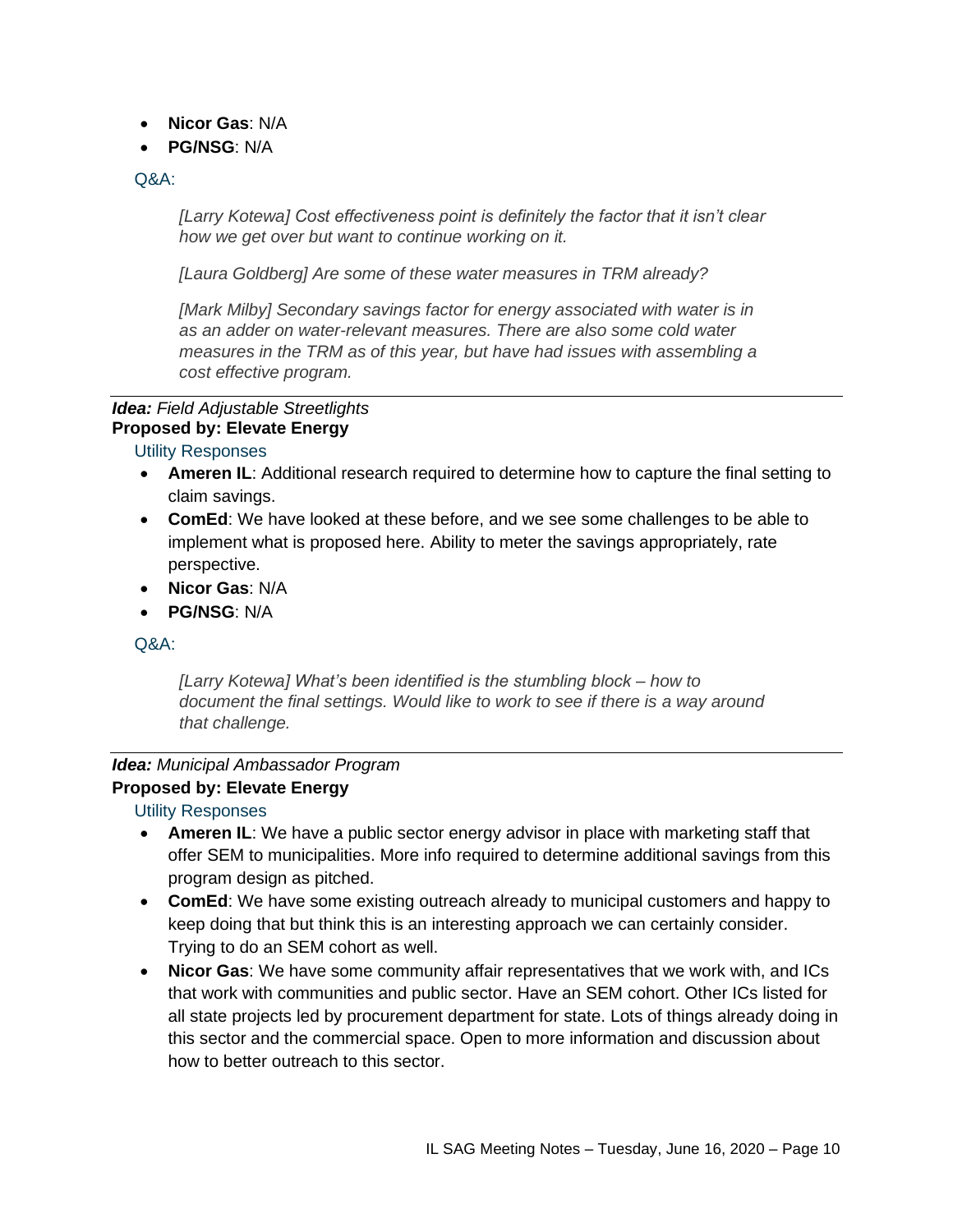• **PG/NSG**: Looks similar or has major components with SEM program. We just started doing that last couple of years. Interested but want to look at how it would work with current model/avoid overlap.

Q&A: [no questions]

### *Idea: Warming/Cooling Centers* **Proposed by: Elevate Energy**

# Utility Responses

- **Ameren IL**: Already serve facilities through existing programs. Can consider it as an idea; no further information needed.
- **ComEd**: Similar to Ameren, see this an outreach tactic for existing programs that already serve these customers. Can look at targeting more.
- **Nicor Gas**: Currently service these with outreach and incentives. Additional questions on how to define some budgets and scope. Have existing programs and incentives out there. Just need to talk a little more.
- **PG/NSG**: We are interested in this idea. Want to have conversations about how to fit in with what we are already planning.

# Q&A:

*[Larry Kotewa] Thank you for recognizing this need. May be more of a targeting/segmenting than a new program. Looking forward to talking.*

# *Idea: C&I Networked Lighting Controls* **Proposed by: NRDC**

Utility Responses

- **Ameren IL**: Have included measures in potential study, looking forward to results of ComEd's work. No further input needed at this time.
- **ComEd**: [Joint Response] Currently offering incentives for lighting controls through standard and small biz; getting significant savings. Question to extent of how much we can scale up will come from the economics in planning process and the alternatives to that budget. Have to see how we could scale up over the summer.
- **Nicor Gas**: N/A
- **PG/NSG**: N/A

# Q&A:

*[Chris Neme] What does the current offering for ComEd look like?*

*[Jim Fay] Incentives for controls in TRM; incentive for metered savings*  associated with lighting controls. Most of the savings come from basic control *options of op sensors and daylight sensors but some savings beyond those basic controls as well.*

*[Chris Neme] The nature of our proposal is a little different. National uptake of occupancy sensors has not been great. Networked lighting controls have nonenergy benefits that are beyond the basic op/daylight sensors. Networked*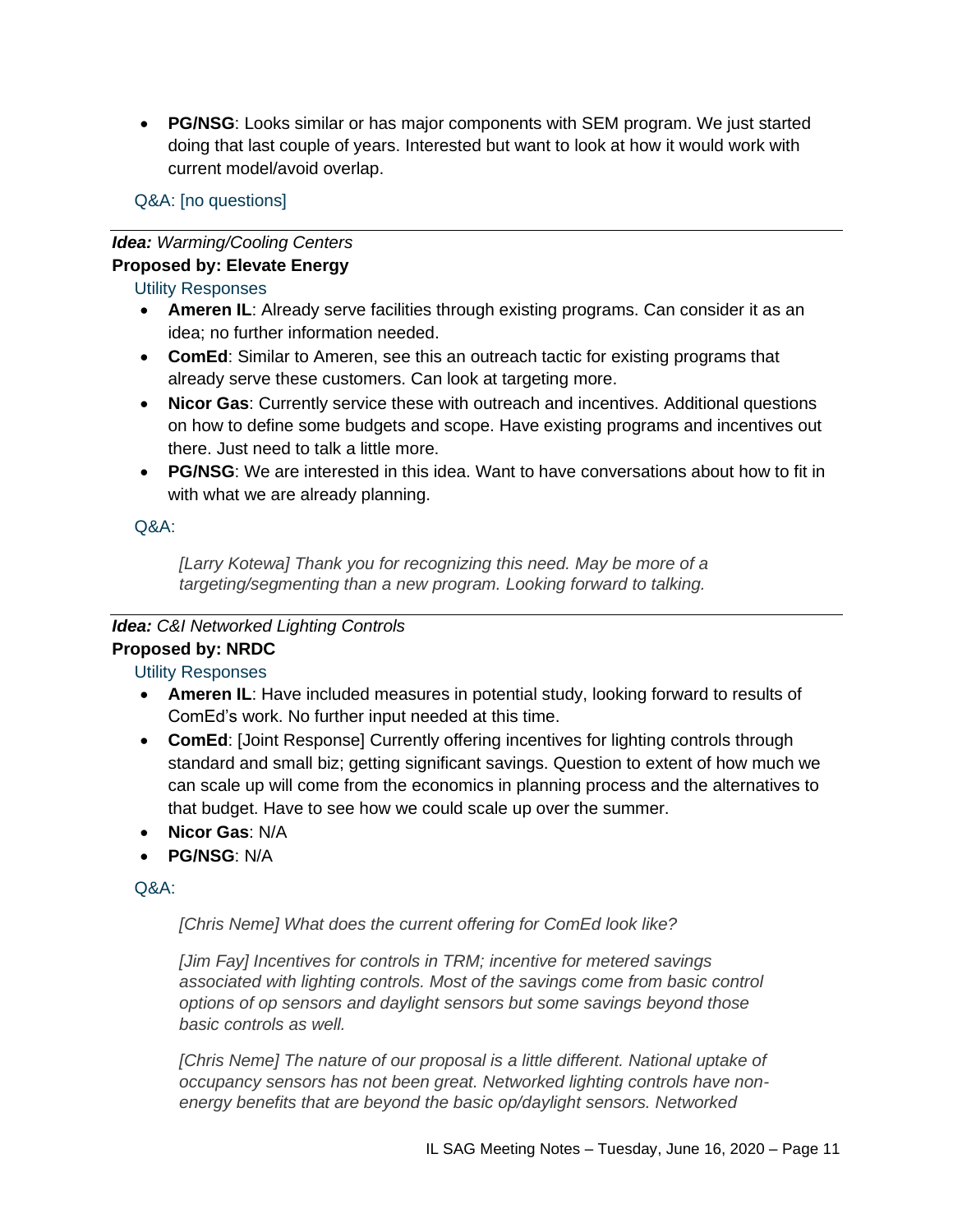*controls are far better way to go in long run. Regarding custom incentives based on metered reductions, that's a good first step but to take it to scale, it should go into a prescriptive/quasi-prescriptive. That's key to the market traction and would love to talk more.*

*[Andre Gribovich] Implementer for standard program – offering a two-method approach and have spoken to some of the examples you presented. Even Focus on Energy folks were more interested in our implementation rather than their \$/sq. ft. We offer a higher incentive up front for networked controls already as well as additional piece to capture data. Not only a custom approach, a two-tier approach to get the incentive and capture data where we can.*

*[Chris Neme] Sounds like there is a quasi-prescriptive incentive along with the performance incentive. That's great. Have you also found a need to engage with lighting vendors to train on how to sell/install?*

*[Mark Milby] We have a market survey underway right now with participants, vendors, supply chain to inform planning process and future activities. Trying to identify barriers and that the market survey will have some clear ideas on contractor engagement. Hope to have data soon.*

*[Chris Neme] Sounds consistent with what we were hoping. Seems like a way to overcome barriers to greater adoption is to get greater understanding among customers about the opportunity to take advantage of NEBs, are you working on any case studies, etc?*

*[Mark Milby] Not formal case studies, could look at that more. Researching NEBs as an adoption driver for promoting. Team is looking at and will take it back for consideration on how to formalize more.*

*[Chris Neme] If you could document with a grocery/retail enterprise some analysis of foot traffic or sales or whatever – get the word out through industry associations. Could help drive participation. Would like to talk more about what could be done.*

### *Idea: Variable Refrigerant Flow* **Proposed by: NRDC**

- **Ameren IL**: Already offer through custom program. Needs to be included in TRM. Is in potential study and may be in next plan.
- **ComEd**: Area that we agree is big opportunity. VRF systems in new construction projects and custom. Probably a good area to focus on expanding and targeting. Team is working on research project and this proposal will help develop SOW and will work with Chris to develop.
- **Nicor Gas**: N/A
- **PG/NSG**: N/A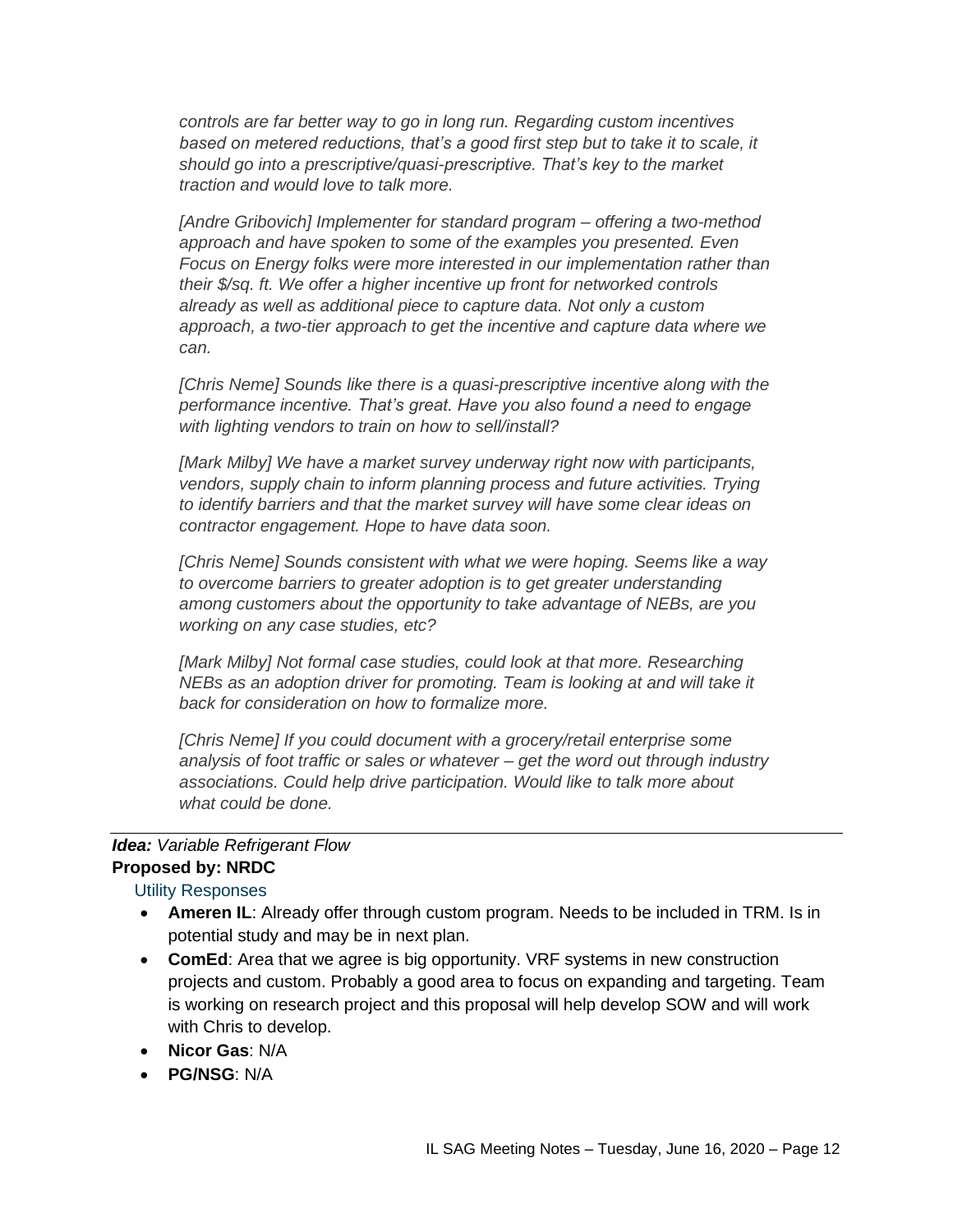# Q&A: [no questions]

# *Idea: Midstream-Upstream Approaches*

# **Proposed by: NRDC**

# Utility Responses

- **Ameren IL**: Working towards investigating pilot for a couple of measures HP WH and HVAC using a midstream approach. Modeling out in potential study comparing downstream and midstream. Don't need further input on this.
- **ComEd**: For the mid-up approaches, have a variety of offers currently in portfolio. Big area of focus in next plan. Looking at what other measures we can move up to up-mid. Piloting currently on some measures in 2020. Looking closely at others that fit that mold. Definitely interested in continuing to review for next Plan.
- **Nicor Gas**: Currently doing a commercial food service midstream. Looking at other areas to see if there is a need/benefit and the funding associated with.
- **PG/NSG**: Also participating in commercial food service pilot through R&D.

# Q&A:

*[Chris Neme] Lots of good discussion at the recent Midstream-Upstream Working Group meeting, appreciate the positivity. Looking forward to finetuning.*

# *Idea: Leveraging Other Initiatives*

# **Proposed by: NRDC**

# Utility Responses

- **Ameren IL**: Currently working on a couple of concepts that leverage funding. Have talked with Chris about NWAs as an example. Looking forward to continued discussion on how to leverage funding sources.
- **ComEd**: Interested in leveraging other initiatives and funding where possible. Interested in continuing to discuss and evaluate opportunities.
- **Nicor Gas**: Same; always interested in finding ways to help customers take advantage. Pilot is leveraging other dollars to improve residential retrofits. See if we can use it elsewhere.
- **PG/NSG**: Something that we are constantly looking to do with customers and other organizations and will continue to do in the future.

# Q&A:

# *[Chris Neme] Nicor can you discuss the pilot?*

*[Mike King] Eco-network approach targeting communities, working with ambassador. Wx approach will use hospital funds and other available funds to remove barriers through a healthy homes approach. Everyone within the community that we can work with to help a resident. Looking to train individuals through BPI courses and work with diverse contractors within program.*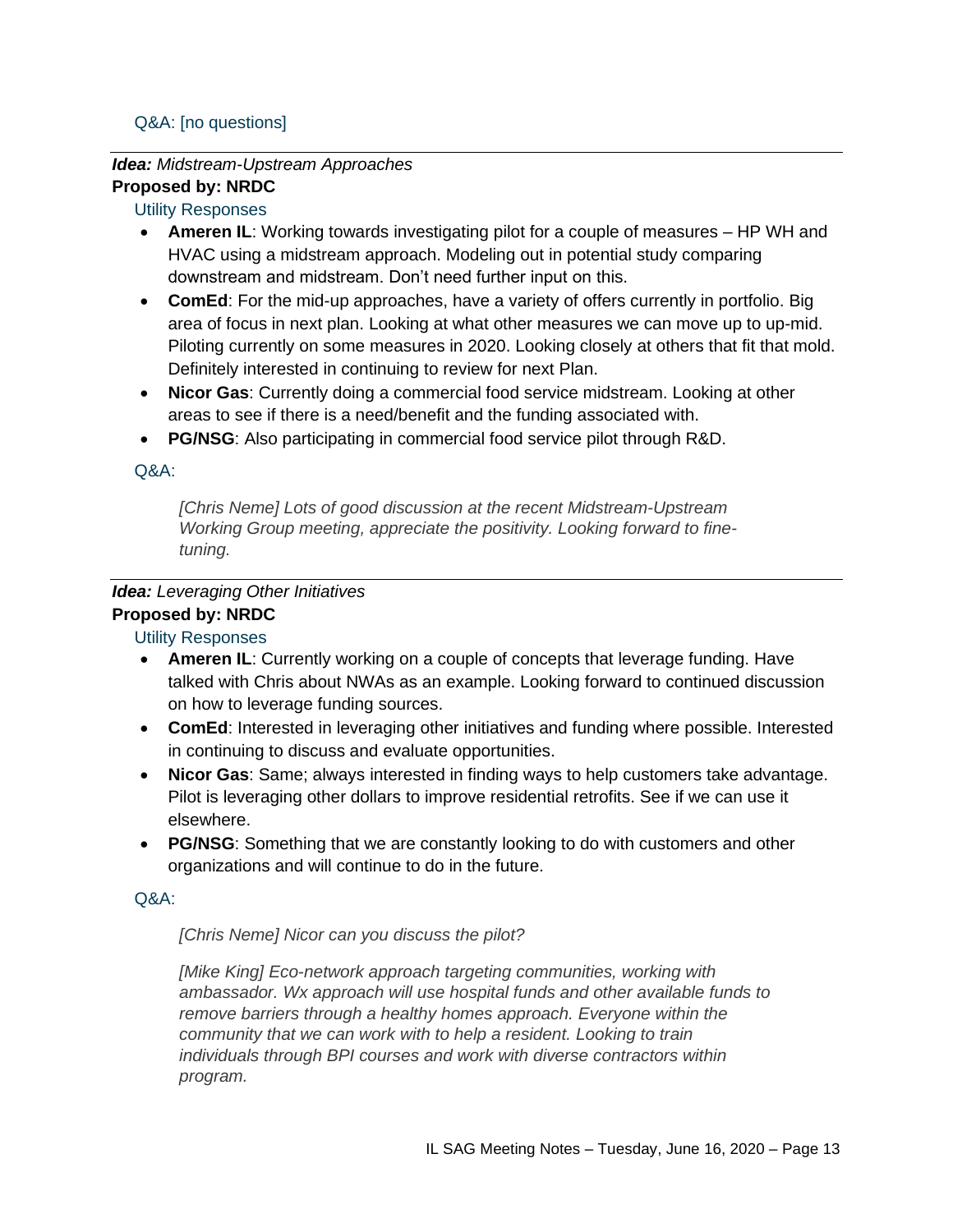*[Chris Neme] Are you looking at things like IQ customers who are on bill payment schedules or have LIHEAP support or customers getting solar rebates – operations outside of EE operations. Are you leveraging communications with customers with other parts of your utility to get integrated approaches?*

*[Mike King] Yes, working with other departments to drive into EE programs.*

*[Jacob Stoll] ComEd is also working on this. Will be some more discussion tomorrow. Similarly trying to bridge gap and coordinate.*

*[Cate York] On the Nicor pilot – is there information, details and reporting about those efforts? Only info I have is from presentation in November.*

*[Mike King] We can provide additional information.*

*Idea: Energy Efficient Hydraulic Oil & Gear Oil* **Proposed by: Exxon-Mobil**

Utility Responses

- **Ameren IL**: We have completed a few projects under custom and intend to include this in next portfolio.
- **ComEd**: We are interested and will follow this measure in the TRM process and review workpapers. We see potential here for inclusion in programs.
- **Nicor Gas**: N/A
- **PG/NSG**: N/A

Q&A: [no questions]

*Idea: Advanced Power Strips for Medium to Large Commercial Office Buildings* **Proposed by: Skill Demand**

Utility Responses

- **Ameren IL**: This idea needs additions to TRM. Have included this measure in potential study, but need additional research. No further input required at this time.
- **ComEd**: We received a couple of proposals through emerging tech process for advanced commercial space power strips, including this one. Will review through our R&D process.
- **Nicor Gas**: N/A
- **PG/NSG**: N/A

### $O\&A$

*[Janice Boman] Thank you for looking at this idea. Understand your question about looking at this in the TRM. That's one of the purposes for putting this through R&D or a pilot is to inform the TRM. Happy to follow up with more information if needed.*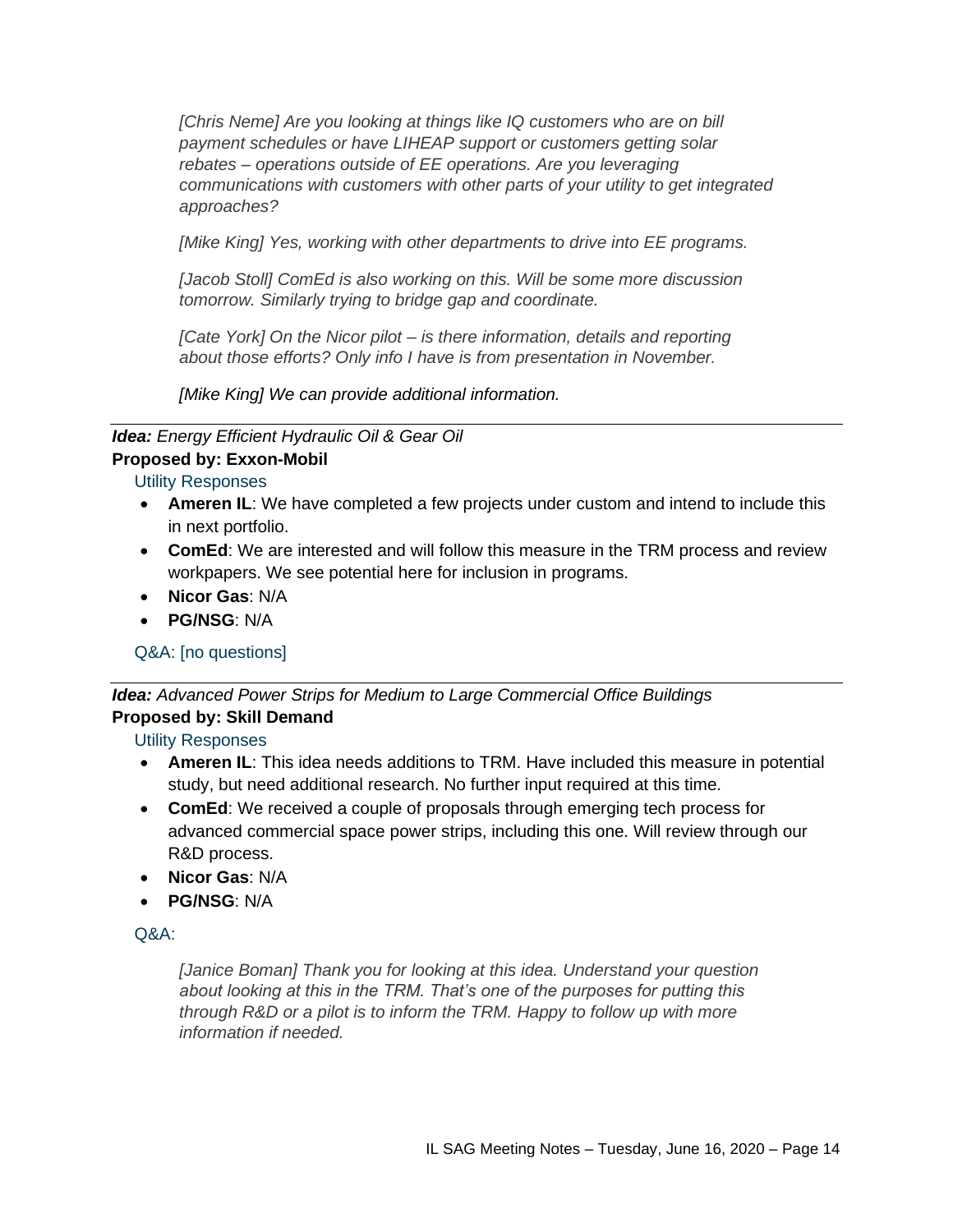# *Idea: Centralized Resources* **Proposed by: Elevate Energy**

Utility Responses

- **Ameren IL**: --
- **ComEd**: --
- **Nicor Gas**: [Joint Response] The utilities believe this is not an appropriate idea. Many of the ICs have proprietary tools. Using a statewide tool would be duplicative. From a policy perspective, the law supports the implementation on a utility territory approach. Would be a lot of work to get consensus on approach and tools from all the utilities.
- **PG/NSG**: --

Q&A: [no questions]

### *Idea: Conflict of Interest Rule* **Proposed by: Elevate Energy**

Utility Responses

- **Ameren IL**: --
- **ComEd**: --
- **Nicor Gas**: --
- **PG/NSG**: [Joint Response] This proposed policy would unnecessarily limit some of the successful teaming arrangements we have seen over the years. We do not see this as a problem in our current portfolios that needs to be addressed.

# Q&A:

*[Cate York] Is there a way that the implementation contractor structures are identified in any public information & utility reporting, over the question of whether this is a problem?*

*[Christina Pagnusat] Information is certainly available. I'm not sure reports go into the detail on all of the contracts or subcontracts, but we can discuss.*

*[Kristol Simms] We provided a lot of this information in the ICC workshop process last year, hasn't changed much. Will check our quarterly reports. We did include some info last year in response to a request.*

*[Cate York] I recall information was available in an evaluation report from Ameren. Wanted to make a suggestion that this could be included in utility reporting across the board.*

*[Amy Jewel] Thanks for all the thoughtful responses and review of this idea. Supports the discussion about possibility of some reporting in the future.*

*[Karen Lusson] Question for utilities – I have heard subcontractors say that they have been in a position where they are providing information to potential competitors and that this is a legitimate problem – do the utilities ever sit down with the subcontractors and have the frank conversation with them? They*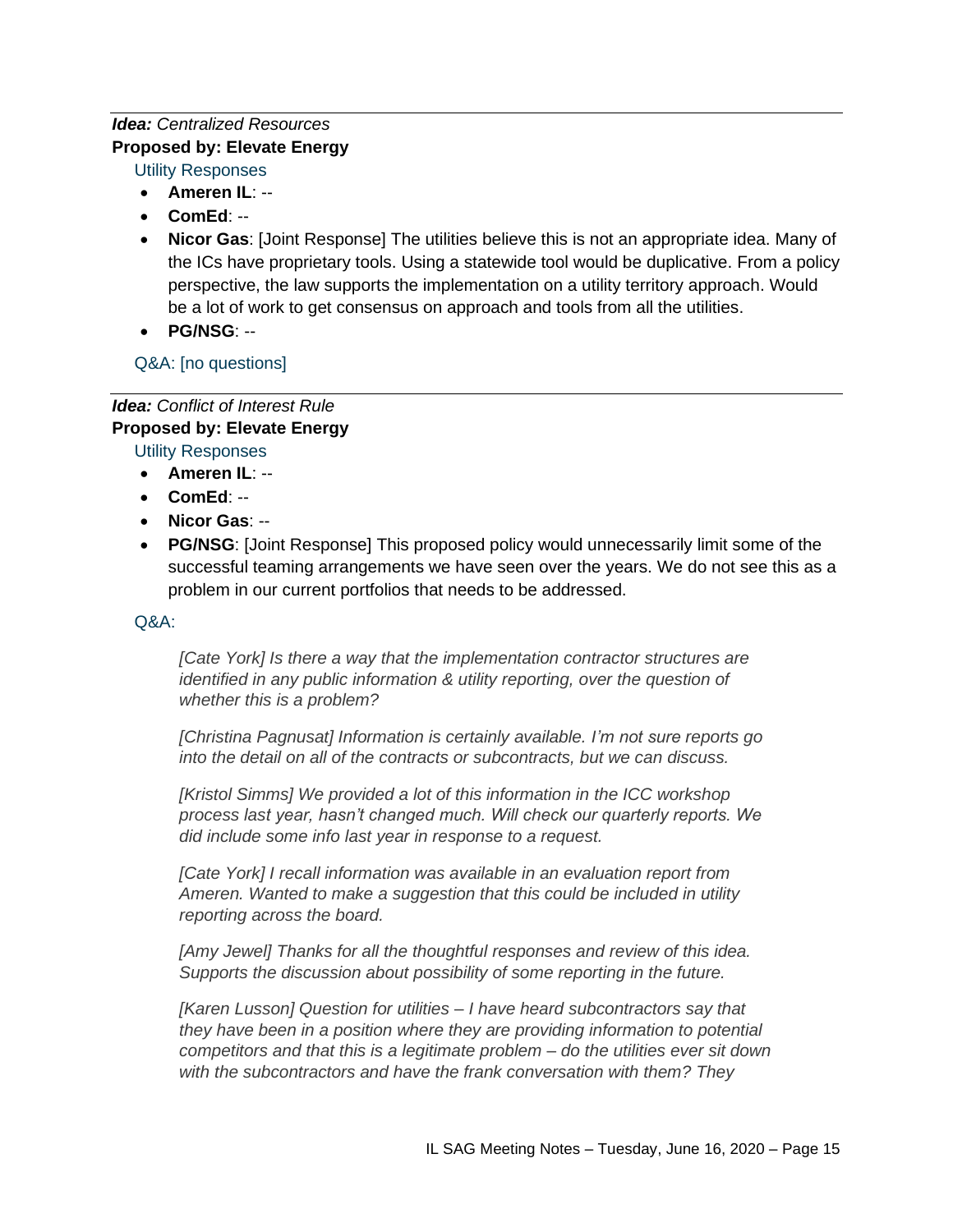*don't want to lose business and rock the boat by speaking up but problems may exist.*

*[Christina Pagnusat] I am aware of agreements between primes and subs on protecting intellectual property, that is very common.*

*[Kristol Simms] We would very much like to hear any specific concerns from any of our subs. We try to have discussions with all of our subs, especially the big programs. Have recently had 1:1 with all subcontractors about ideas and concepts to improve portfolio. We haven't seen the issue yet on our own and want to address if there is a problem. We are not far apart but don't agree with what has been proposed here necessarily.*

*[Molly Lunn] For ComEd, agree with Kristol. We are open to discussing concerns, but the proposal on the table is problematic – these arrangements can be to the benefit of a program. Open to talking to you and any subs about concerns they have.* 

*[Laura Goldberg] There is some relationship between this proposal and the proposal we spoke to on the IQ side on some layers of contracting in IQ programs. Understand what utilities are saying about this specific proposal. We should have future discussion on decreasing layers and making sure that pairings are to everyone's benefits. Especially BIPOC lead organizations that need the opportunity to flourish.*

*[Chris Neme] Appreciate hearing the utility perspective. As a hard and fast rule, this is maybe not quite the right mechanism. No specifics except in 1:1 conversations, but there is potential for large firms in "positions of power" taking parts of the work that they are in a better position to argue for even if they aren't the best for it and the subs are in no position to argue. Potential concern to grapple with.*

*[Cate York] Agree with Chris, and also while this specific idea is not available as a course of action, there still remains the issue. How to best consolidate some of these processes, example QA/QC process by multiple contractors, different contractors causing problems for customer. Future discussions on streamlining would be helpful.*

*[Molly Lunn] It's a family of issues but distinct. Differences in how we contract and how we designate tasks.* 

# *Idea: Energy Communities* **Proposed by: Elevate Energy**

- **Ameren IL**: Ameren uses a personalized customer journey for C&I and thermostat and marketplace offerings on residential side. Haven't seen market confusion.
- **ComEd**: Loyalty program is interesting. Have other initiatives that drive these ideas already. Have done journey mapping, etc. extensively.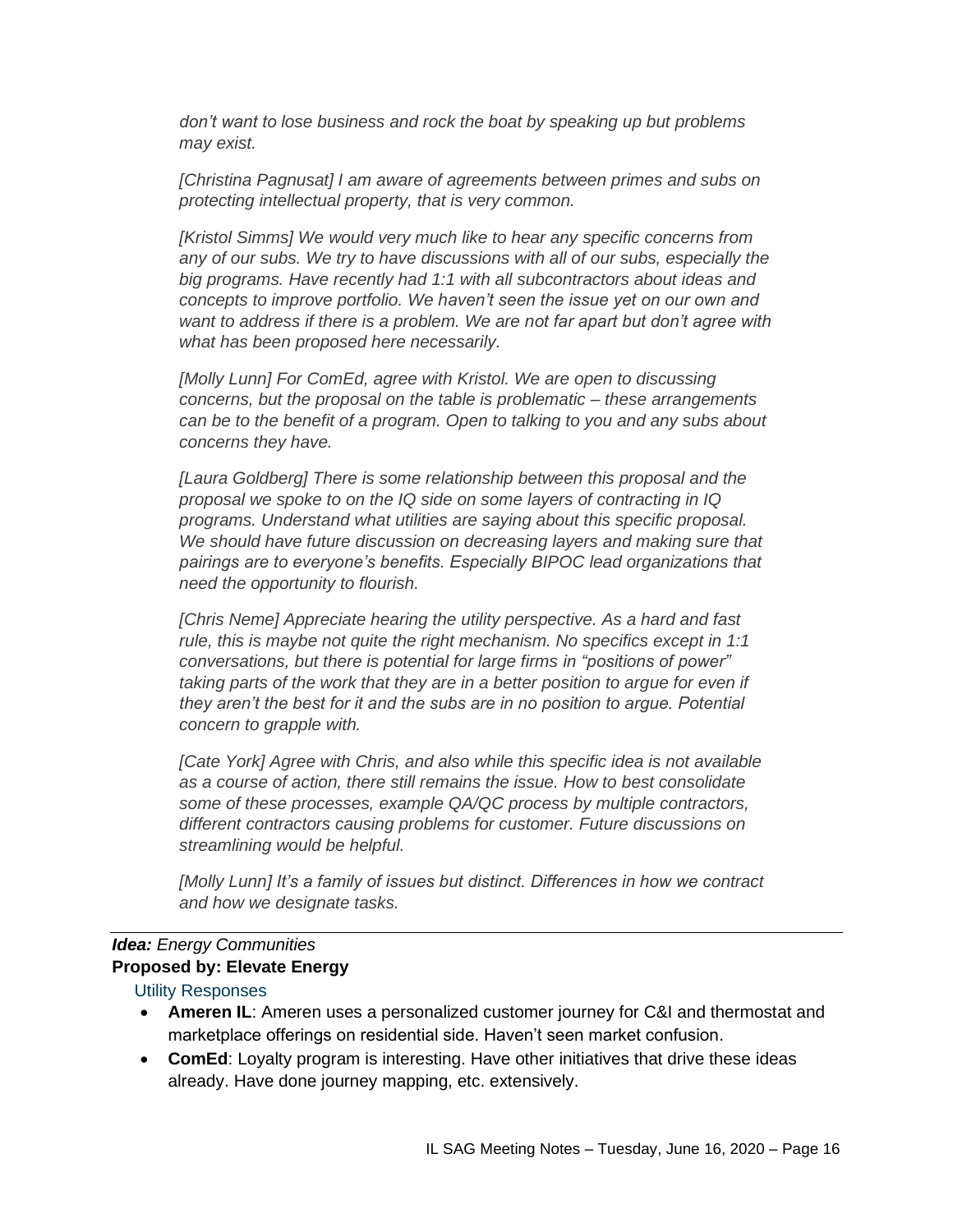- **Nicor Gas**: Marketing strategy use a predictive analytic tool to target customers who are likely to participate. Big into the customer journey and touchpoints to get them into EE programs. With the limited number of offerings, don't think this model is the best tool to use. Some of the recommendations are already on our site. Think we're at best practice now but interested in learning more to help our customers.
- **PG/NSG**: We are regularly evaluating the customer journey to improve experience. We're interested and will reach out.

# Q&A: [no questions]

# *Idea: Loyalty Program*

# **Proposed by: Elevate Energy**

Utility Responses

- **Ameren IL**: Seems to be based on behavior modification short measure life and we're focusing on long life measures from CPAS.
- **ComEd**: Okay to evaluate the idea as a potential R&D opportunity. Have tried a few initiatives to date that touched this. May be something there. Team will reach out.
- **Nicor Gas**: Limited offerings available for gas customers don't feel like this would be the best fit. Similar program designs in the past didn't have success and participation.
- **PG/NSG**: We have some questions and will reach out.

# Q&A: [no questions]

### *Idea: Tiered Incentive Approach for MF* **Proposed by: Elevate Energy**

Utility Responses

- **Ameren IL**: View this as a delivery rather than a standalone program. Will weigh impacts in program modeling with incentives suggested here with the others being offered. No need further information needed at this time.
- **ComEd**: Similar response to Ameren's. Will need to evaluate and model against other areas of portfolio.
- **Nicor Gas**: Very similar as well. We have a suite for MF customers already as well as new central plant operations program with higher incentives. Current design provides best solution for our MF buildings and owners, we think.
- **PG/NSG**: In line with other utilities. Some questions on how it would fit in our portfolio and budget. We may be interested if we can make it work, but will have to go through modeling.

# Q&A:

*[Chris Neme] The utility responses are generally that they need to think about additional incentives taking money from other parts of portfolio; subtext seems to be that everything is working just fine. Seems that purposes as proposed was to drive more MF beyond just DI into more comprehensive treatment of buildings, and to get back to building owners to take the next step. Do we have data about the extent to which MF building owners are following through on more comprehensive recommendations to support the notion that you are*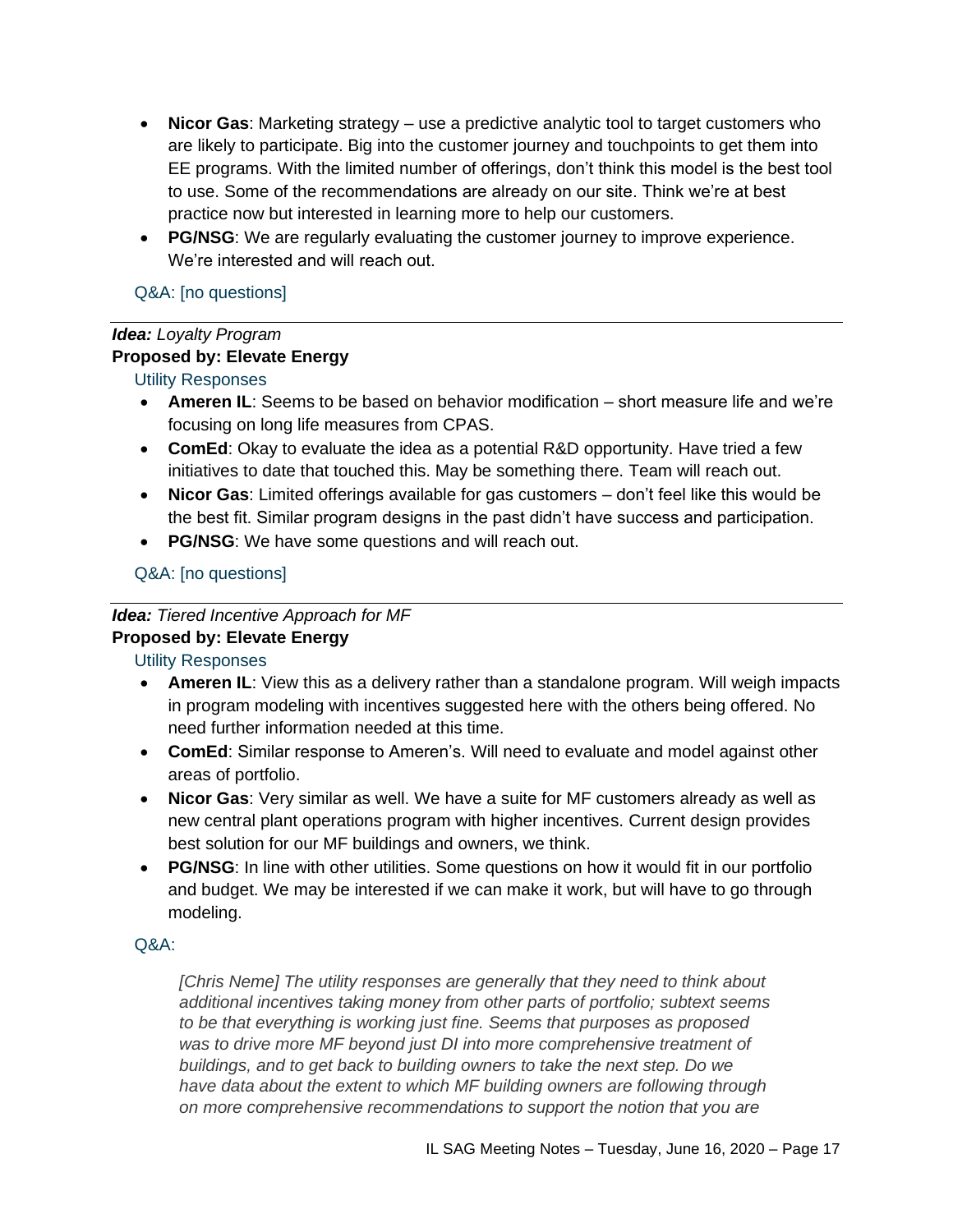*getting more uptake? Shouldn't we be trying to do something to enhance the uptake?*

*[Ted Weaver] For Nicor, getting comprehensive projects is a challenge (like it is for everyone in the country). But tiered incentives don't work – think about the customer journey. You can get DI and etc. for free, then everything else is prescriptive and custom. There is a structure. Open to suggestions but don't see how this tool fits with what we have.* 

*[Chris Neme] Most important thing is how we get more comprehensive projects. If something other than tiered incentive approach, fine with that too. Want to have that conversation and know from program data how often some of the more major measures are not being followed through on. To think about alternative program design.*

*[Laura Goldberg] This is an approach we have seen other utilities take. Xcel/Centerpoint in MN has this. Tiered to level of savings, not measure specific. Tiers go up with savings. Initial challenges because the initial level was set too high. But this couples well with an approach that is comprehensive. Rather than the piecemeal prescriptive and custom, this would incentivize to package it all at once.*

*[Molly Lunn] We have the same feeling Nicor has. We want to see more comprehensive projects. It's an issue with the tier. On Income Eligible it is already one-stop shop with a single point of contact for in unit and common area and comprehensive measures. Not sure how you would tier incentives for just the deeper measures – providing the free DI and common area is how we get participation. We're not opposed to talking but don't think tiers make sense in our model.*

*[Laura Goldberg] The tiered idea is probably for market rate specifically [not income eligible]. If there isn't uptake this is a good strategy to consider piloting.*

*[Cate York] On the question over data, is that something that can the utilities point to anything publicly available about conversion rates or is there a conversation we can have about that reporting?*

Follow-up discussion to be scheduled at SAG on multi-family considerations, including % of comprehensive project participation for current multi-family programs.

#### *Idea: Website*

#### **Proposed by: Citizens Utility Board**

- **Ameren IL**: Not specific measure or program, will consider ideas pitched in this as we move forward with implementation.
- **ComEd**: Appreciate the suggestions and recommendations and our teams are working on identifying some of this. Are working on connecting the dots.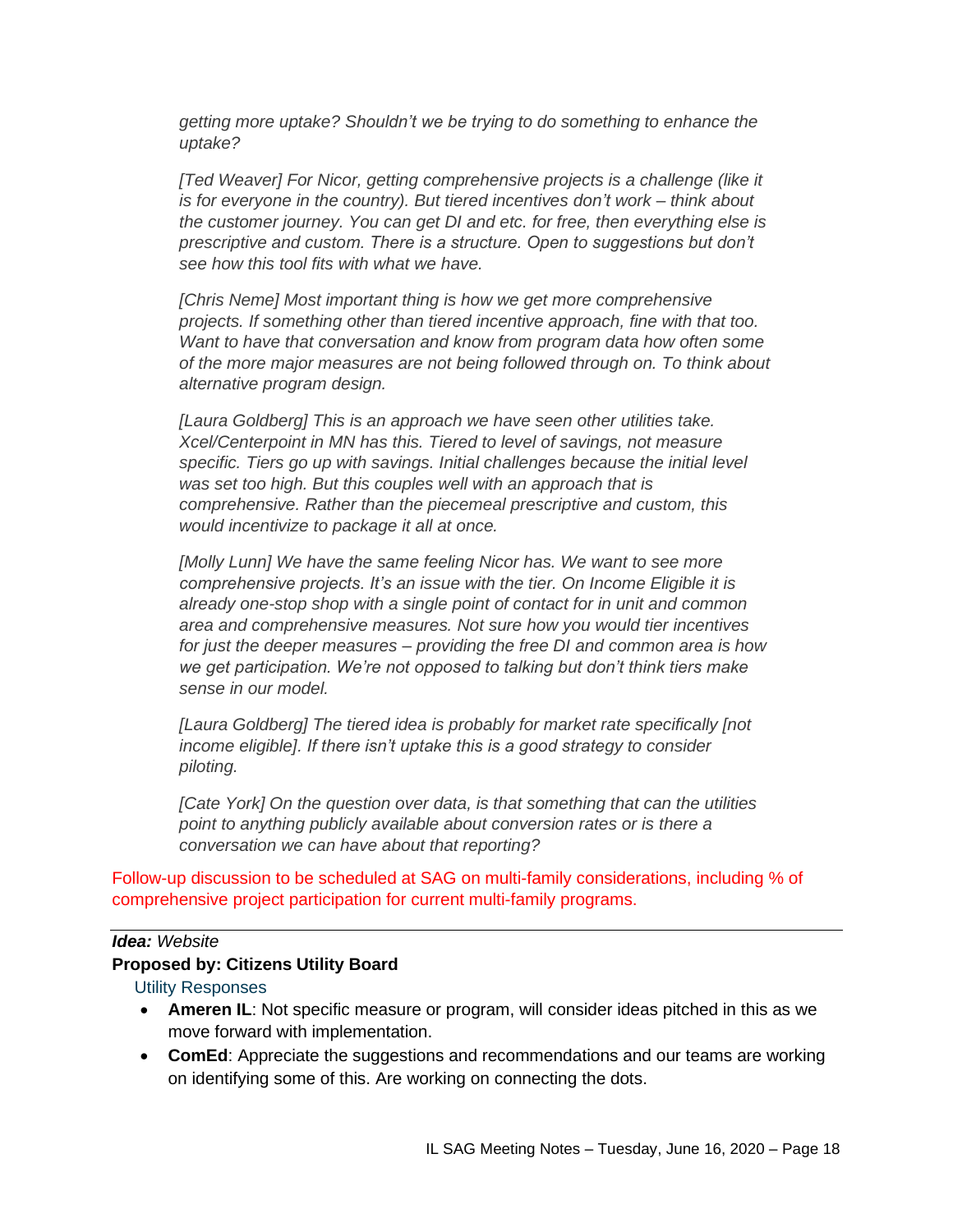- **Nicor Gas**: We reviewed this item by item. Most we are already doing but it depends on what you are looking for. There are EE links on bill payment pages and throughout site. Corporate communications organization owns the site, really, so we have to do our best to get EE information on all the pages we can. Green button doesn't apply. Storytelling strategies, implemented through community blog page with stories about savings, how to leverage technology. Can add some links to rebate pages that direct out to different blogs but don't want to make that section of the site too heavy with content – customers want to get right to the rebate application and eligibility requirements. Organization to eligibility we did by design on the site. EE education, the tips are available throughout our site not just the energy savings page. Including the blog mentioned earlier and a resources section with case studies, calculators, and off-links. Interactive maps are a good idea but not sure the investment would justify the engagement we would get out of it.
- **PG/NSG**: We're currently revamping our website. Working to connect the EE resources for customers. Incorporate those eligibility into "click here" buttons. Will follow up as we move forward with that to make sure we're touching all those points.

*[Cate York] This does apply to marketing; wanted to use this as an opportunity to discuss how customers understand the programs. Residential vs business is not necessarily the full segmentation that could be available. Not clear what is available for Nicor as a rental customer with a separate account – not directly stated. Those kinds of details are in this proposal. Those little things add up to what people are actually understanding about the programs and what is available to them.* 

# *Idea: Utility Coordination* **Proposed by: Citizens Utility Board**

# Utility Responses

- **Ameren IL**: We have a partnership with Nicor in a pilot and continuing to explore other areas within service territory where fuels are provided by different entities. Will continue to explore offerings. Important in those areas.
- **ComEd**: Same for ComEd. Partner on a number of programs with Nicor and Peoples Gas/North Shore Gas. Definitely interested in keeping this top of mind.
- **Nicor Gas**: As has been said. Partnerships on IQ offerings and interested in continuing to provide those.
- **PG/NSG**: N/A

### Q&A:

*[Karen Lusson] Mike, how is IQ Weatherization coordination with ComEd going?*

*[Mike King] Still working with ComEd on some of the offerings we want to collaborate with. We would love to partner with contractor channels and kits and waiting on responses from ComEd.*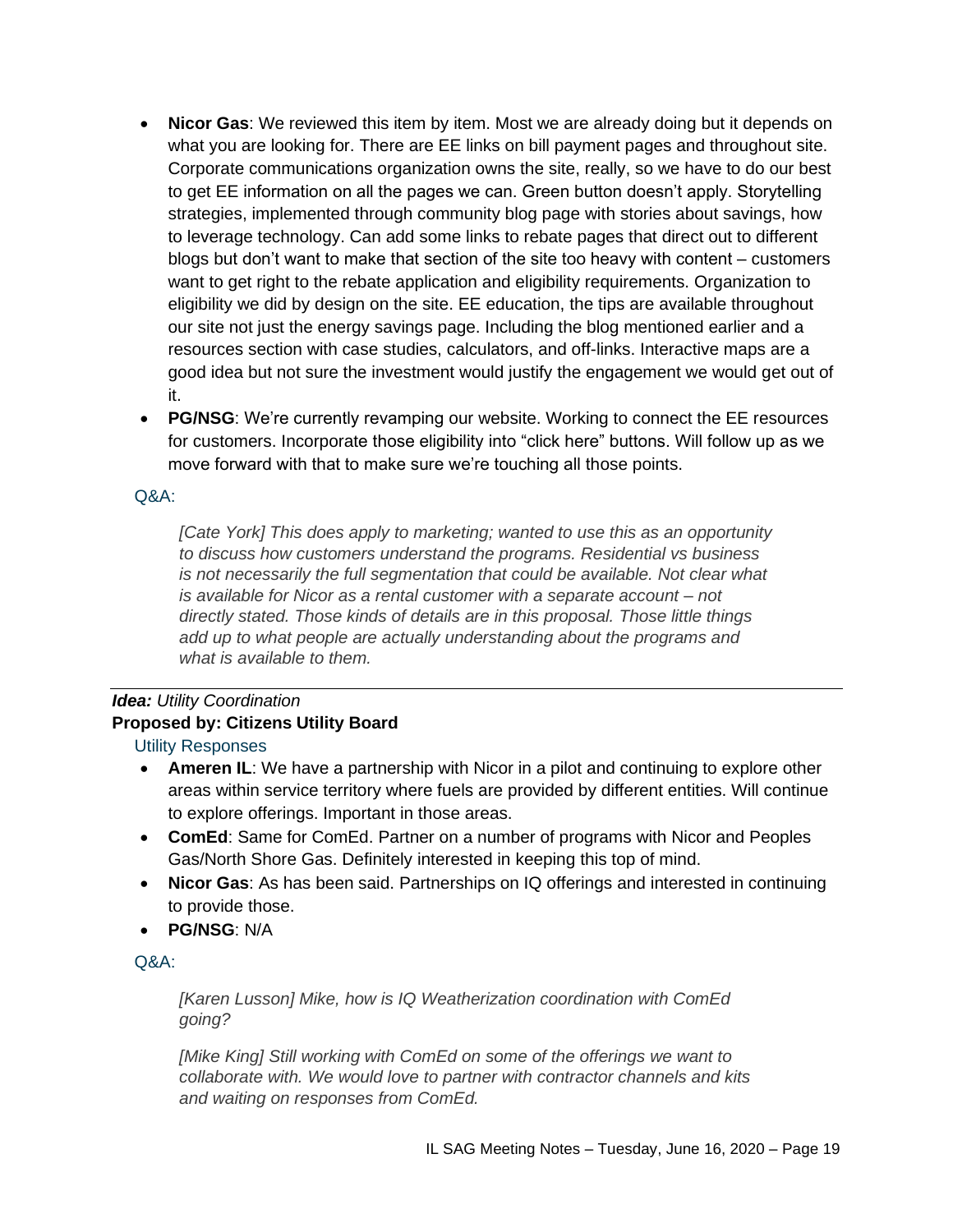*[Molly Lunn] In terms of channels we are offering programs through, we're committed through IHWAP and Elevate for now. We're not interested in adding a third implementer at this time. Moving into next plan, we want to be as coordinated as possible. This is a good opportunity for us to find a path forward.*

*[Mike King] Agreed.*

*[Cate York] This highlights why considering implementation at this stage is relevant. Figure out these coordination issues before execution of the plan so things can move along efficiently.*

*[Karen Lusson] The Commission encouraged joint programs years ago, this should be a given.*

*[Laura Goldberg] Further discussion on how to share contractors in overlapping territories would be useful.*

# *Idea: Renter Resources* **Proposed by: Citizens Utility Board**

# Utility Responses

- **Ameren IL**: Appreciate the identification of hurdles. Will consider ideas as we go forward.
- **ComEd**: Some renters eligible for some of our programs. Like and appreciate these concepts. Will be thinking about in next plan.
- **Nicor Gas**: Same. Additional information for renters will go on site. Renters also working through MF and market rate. More info will be available on site.
- **PG/NSG**: Also looking at ways to expand what we are doing for renters in next plan.

# Q&A: [no questions]

#### *Idea: Community Engagement* **Proposed by: Citizens Utility Board**

Utility Responses

- **Ameren IL**: [Joint Response] We all value our community partnership engagement and all continue to deepen and expand. The outreach calendar in concept – some of us already offering in one or more ways. For the most part, we feel we are already there. Understand further development is always there.
- **ComEd**: --
- **Nicor Gas**: --
- **PG/NSG**: --

# Q&A:

*[Cate York] Can the utilities provide information on those calendars that are available if they are public – I haven't been personally able to navigate to those. Some components of this idea I haven't seen specifically addressed but we can have future conversations.*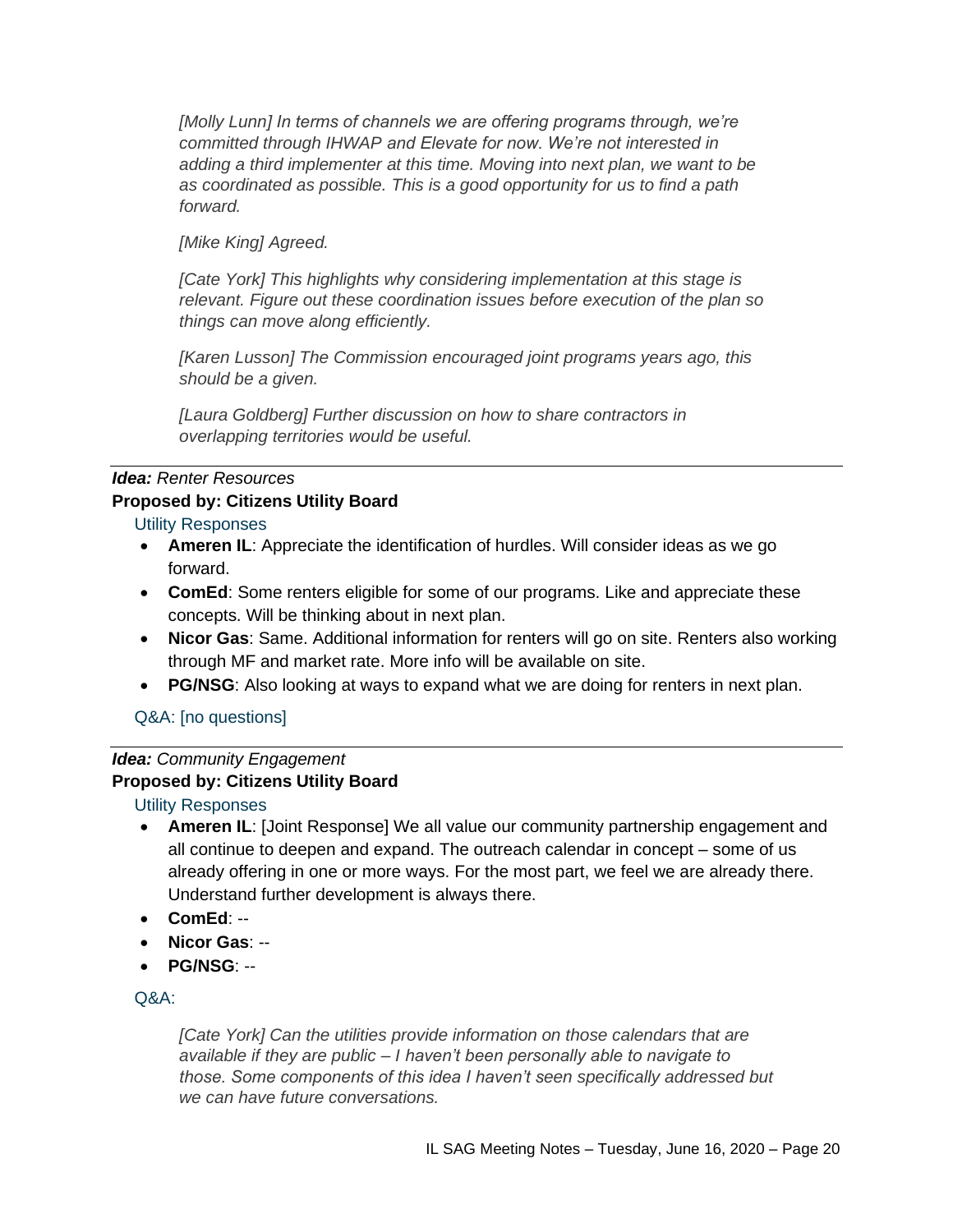# *Idea: Demand Response*

# **Proposed by: Citizens Utility Board**

# Utility Responses

- **Ameren IL**: Will consider marketing DR program to customers already interacting on EE. Don't need any further information on this concept at this time.
- **ComEd**: Interested in cross-promoting all our programs wherever we can. Have marketed DR and pricing to EE participants. Continue to sync up those areas.
- **Nicor Gas**: N/A
- **PG/NSG**: N/A

# $O\&A$

*[Cate York] It's clear that ComEd RTS found that marketing to peak time savings participants was pretty significant effect in drawing participation. Cross promotion will be very helpful to drive these programs.*

*[Jacob Stoll] We are incentivizing with thermostat to enroll in power smart pricing.*

# *Idea: Heat Pump Performance Training*

# **Proposed by: Indoor Climate Research & Training**

# Utility Responses

- **Ameren IL**: Not a standalone program. Could fit with delivery. As we go forward, we will consider. No further input, seems clear from info provided.
- **ComEd**: Nothing more to add on Matt's comment. If we see an increase in Heat Pump growth, we can consider training. Will be in touch with submitter.
- **Nicor Gas**: N/A
- **PG/NSG**: N/A

# Q&A: [no questions]

# *Idea: Training and Education*

# **Proposed by: Citizens Utility Board**

- **Ameren IL**: Contractors are aware of offerings and work toward engagement, but as we go through design and delivery, we will see how we can enhance.
- **ComEd**: We have a variety of training opportunities for contractors and providers, don't expect that will wane in the next plan. Example of home energy advisory program training and curriculum. Interested in continuing to look at how to do it in income eligible space where we are less connected to the subcontractors.
- **Nicor Gas**: We provide a lot information to our trade allies and assessors about all our offerings. Extensive list of materials, outreach team, etc. Feel we have this pretty well covered.
- **PG/NSG**: Similarly, we offer training in person and via webinars. Have trade ally portal with information and resources and updates. Planning to continue into next plan.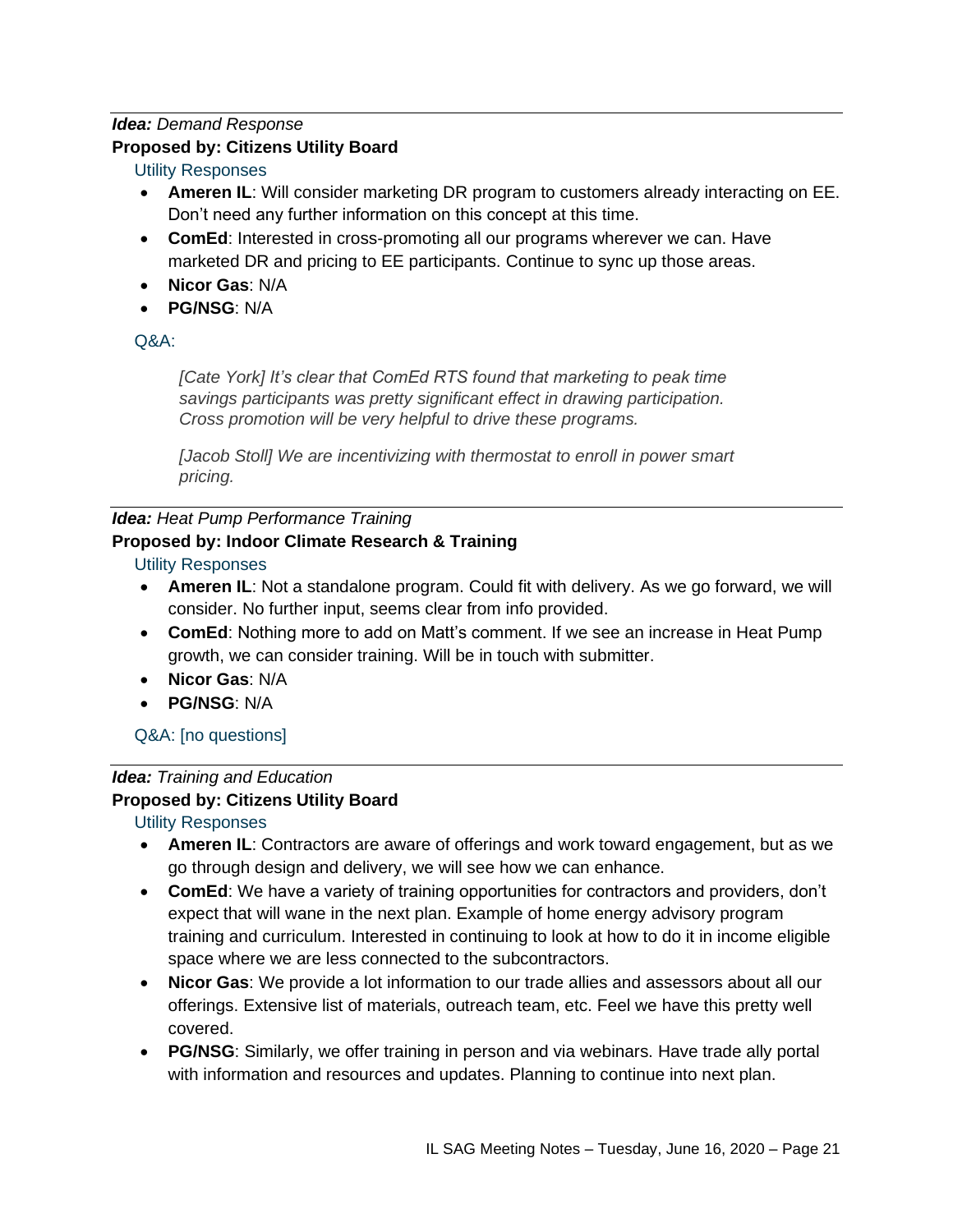*[Omy Garcia] We offer a summit for the trade allies to learn about programs and be ready for customer questions. Portal we are creating now will have even more information.*

*[Cate York] Is there information available on the training processes? Any public reports on when they took place, who was trained, what was included? Could it be reported on?*

*[Nicor Gas] Nicor could provide information on all of that*

*[ComEd] ComEd could report on that with help from marketing team*

*[PG-NSG] We could share, not publicly available but could share*

*[Ameren IL] Same. Not public right now but could share.*

# *Idea: Equity Hiring*

# **Proposed by: NCLC; NRDC; Blacks in Green**

Utility Responses

- **Ameren IL**: Concept aligns with our NDI program, which we believe is an important component of portfolio. Looking for ways to develop the workforce and employ those vendors. We report quarterly and through SAG the successes in the ways we work toward equity and development of local diverse workforce.
- **ComEd**: We have also presented multiple times and will be happy to continue providing that information. We have and can continue to share information about contractors as we have done previously.
- **Nicor Gas**: We have many initiatives to work with diverse contractors. We encourage diverse contractors to participate. Working with Urban Efficiency Group with contractors and employees for IQ and market rate space.
- **PG/NSG**: Also have diverse contractor requirements across portfolio. Open to further discussion about our portfolio.

Q&A:

# Next steps: SAG plans to discuss equity hiring later this summer (anticipated in late August).

# *Idea: Statewide IL State Agency Facilities Program*  **Proposed by: Smart Energy Design Assistance Center (SEDAC)**

- **Ameren IL**: --
- **ComEd**: [Joint Response] We feel the proposal here was a solution in search of a problem. When wrapping up with DCEO we thought there would need to be a focused need to continue on public sector to get participation. What we have seen in our existing programs, we have hit public sector customers very well. We have had to make adjustments and outreach to public sector customers, some tailored initiatives. We know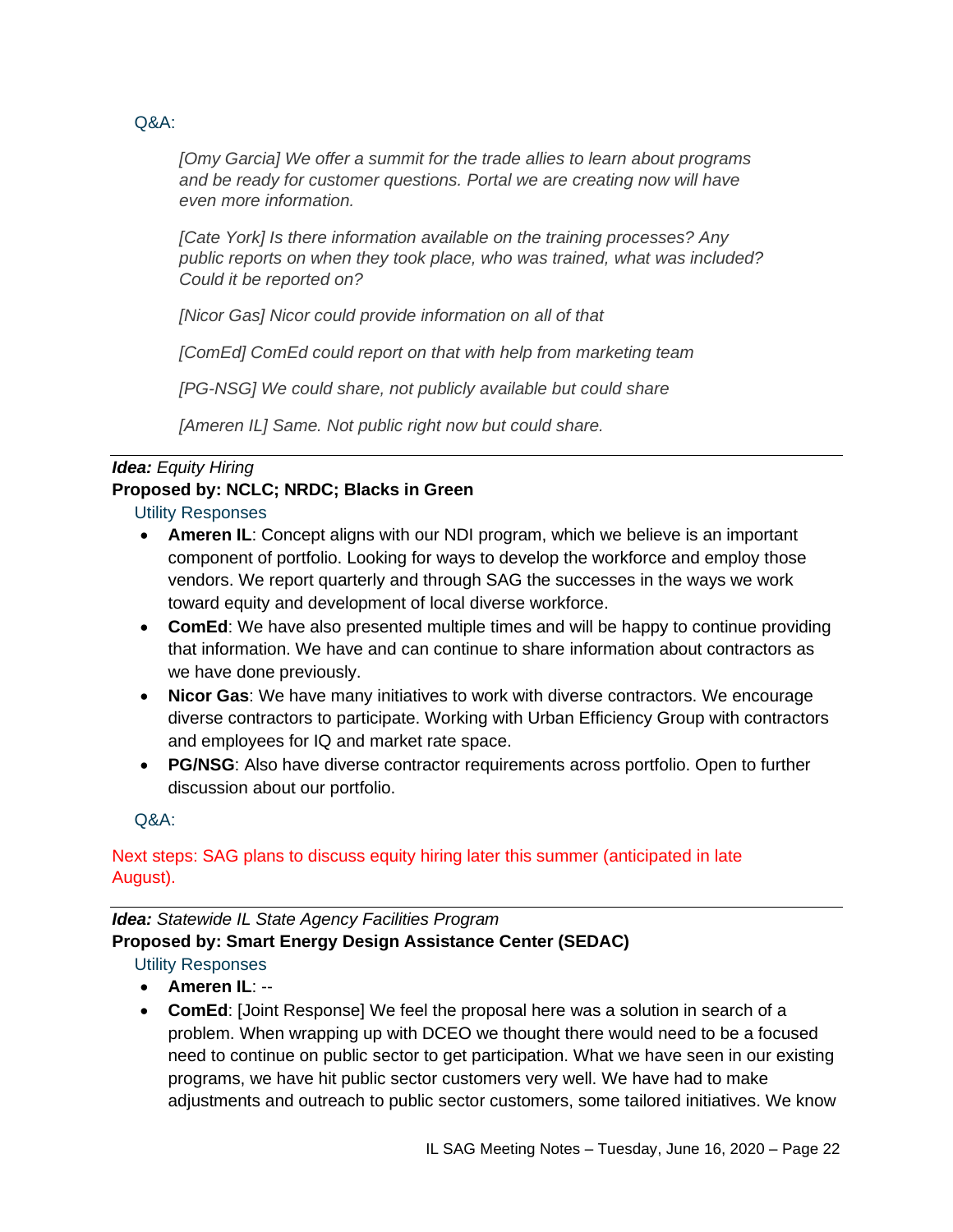it is going well from the data and don't see another program necessary. There is less participation from state facilities and we can target outreach rather than a new program.

- **Nicor Gas**: --
- **PG/NSG**: --

Q&A: [no questions]

# *Idea: Condo PTAC/PTHP Pilot Conversion* **Proposed by: Energy Resources Center, UIC**

# Utility Responses

- **Ameren IL**: Could be considered and explore results from other utilities to look at what concepts we could do as pilots.
- **ComEd**: Already part of our standard program incentives. Additional outreach and awareness might be beneficial. ERC has submitted this idea already through R&D. Will continue to work with them. Potentially in mid-stream roadmap for next plan as well.
- **Nicor Gas**: N/A
- **PG/NSG**: N/A

# $O\&A$

*[Chris Neme] Is it a case where it is in portfolio as a time of replacement measure?*

*[Mark Milby] Yes, as both. Most popular in customer segments around lodging, hotels, condominiums.*

*[Chris Neme] There are a couple of important elements of this proposal. One of which is that if you offer a rebate to cover the incremental cost for a high efficiency system, may be missing opportunity to drive early replacement participation where pushing it could make sense for buildings with 100s at once with lower transaction costs. Not sure if program is set up to do that. Another part, market transformation element to this idea. Missed opportunities possible with extreme cold temperature systems. Elements to this proposal that aren't really what you are doing yet. Think about taking what currently doing, if my intuition is right, and expand it a little.*

*[Mark Milby] Agreed. Could be more blue than green here. It's in our program but the proposal talks about some interesting things. Contractor training, condo association outreach. Will need to see if MT is the strategy or a midstream approach. Part of our roadmap. Will be exploring this issue more. Acknowledge that it is likely underutilized program. Will look at technology in next TRM cycle.*

*[Chris Neme] Don't necessarily mean "MT" capitalized as a program but may be value in trying to do some cross-state collaboration to engage with manufacturers to get more of that on the market.* 

*[Mark Milby] We're using "market adoption" now that "MT" has become a capital letter thing. Will evaluate that with program design.*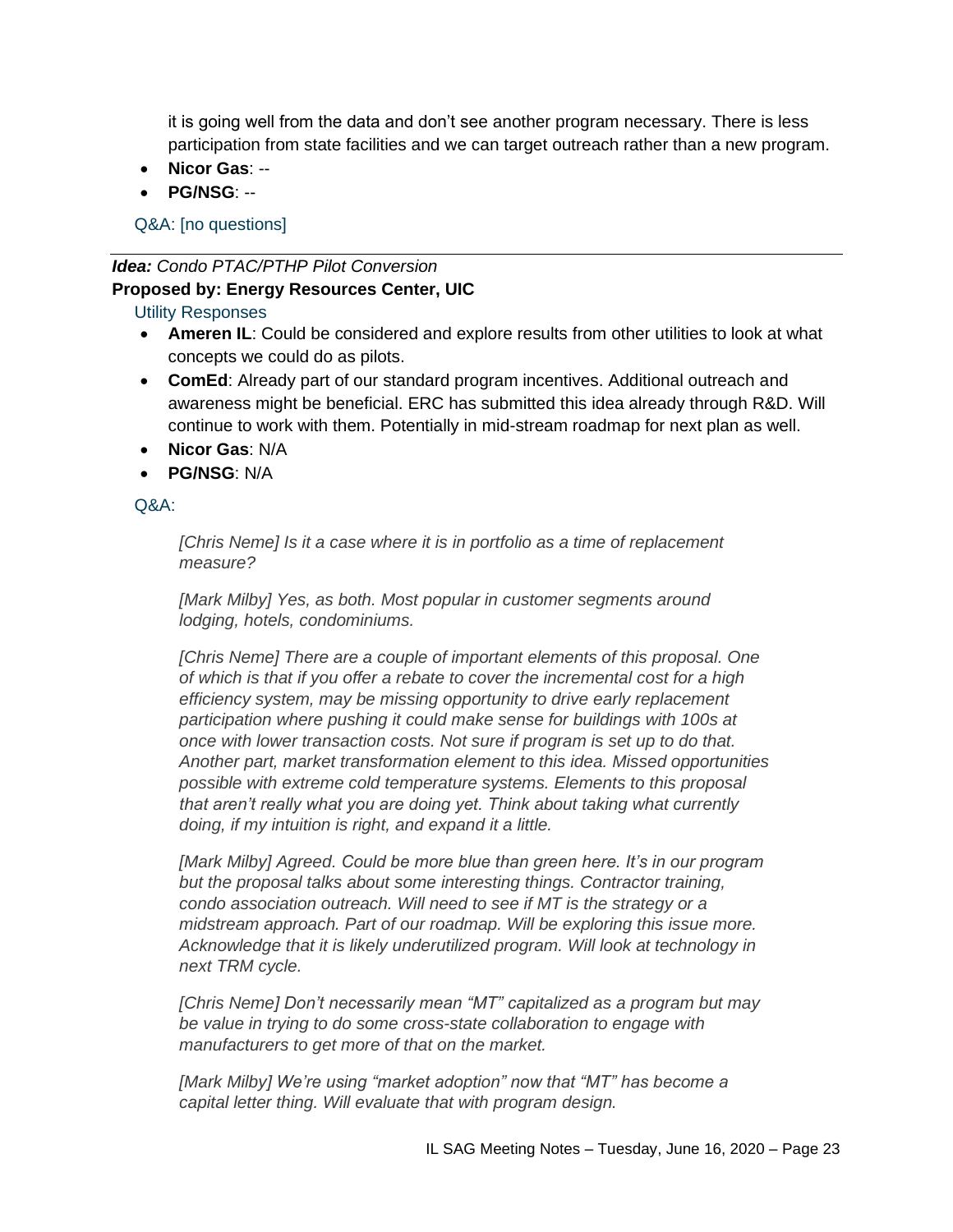*[Nate Bohne] Echo Chris's sentiment and approach. That's what we're thinking as well. Leverage relationships with other entities to push the technology forward. About existing incentives – understanding is that the PTHC incentive is under small business and not sure how that would work with condos. Clarifying questions about technology and offerings for condo instance.*

*[Mark Milby] Happy to follow up with program managers and what is in our programs.*

# *Idea: All Electric Retrofit Pilot*

# **Proposed by: Indoor Climate Research & Training**

# Utility Responses

- **Ameren IL**: Given that it is an electrification retrofit proposal, as a duel fuel utility have to consider this more deeply and look to the best interest of the customer. More CBA required.
- **ComEd**: Electrification proposals will be treated as R&D process and will be in touch with submitters.
- **Nicor Gas**: N/A
- **PG/NSG**: N/A

Q&A:

*[Paul Francisco] Our group is not proposing major electrification approach. There are times when for some residents that this all electric approach is beneficial. Recognize that some want to go that route. How do we do it in the best way. Area where is most beneficial would be higher CBA in favor for propane heating residents. Encourage that to be part of considerations. Look forward to talking further.*

# *Idea: Smart Meter Data*

# **Proposed by: Indoor Climate Research & Training**

# Utility Responses

- **Ameren IL**: [Joint Response with ComEd] Use of AMI data is definitely a potential for pilots and R&D, will be more discussion as we go forward.
- **ComEd**: --
- **Nicor Gas**: N/A
- **PG/NSG**: N/A

# Q&A:

*[Paul Francisco] Agree that this is R&D and not something for portfolio. Look forward to discussion.*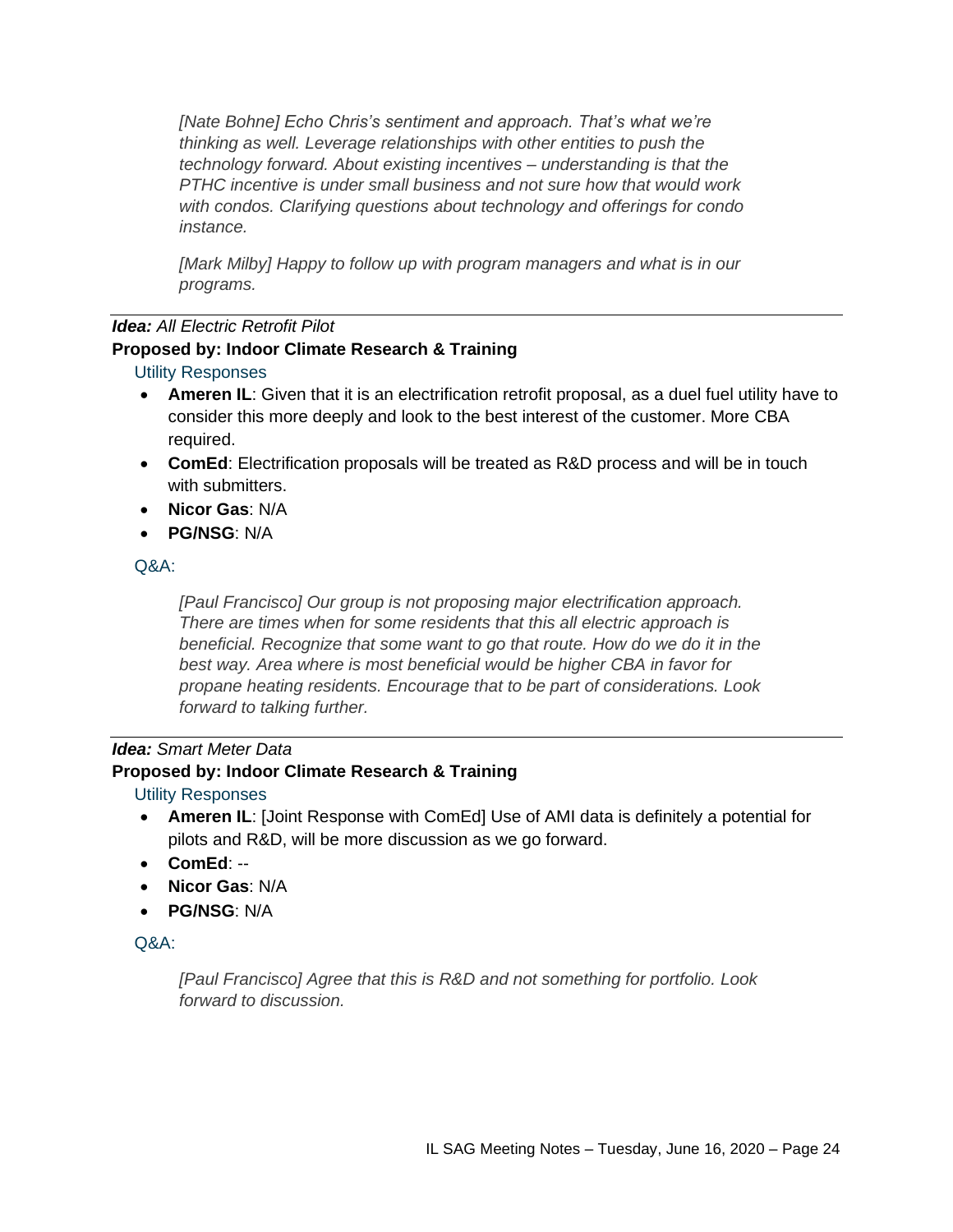# *Idea: Municipal Building Performance Standards* **Proposed by: NRDC**

# Utility Responses

- **Ameren IL**: We have talked in depth with Chris. Seems like a long-term process and project. More research and information needed.
- **ComEd**: Interested in idea and have a research project underway. Exploring code advancement concepts, this is part of that research project. Research project is joint with Nicor and Peoples Gas/North Shore Gas.
- **Nicor Gas**: Interested in this one, have co-compliance and stretch code. Considering the recommendations and looking at this.
- **PG/NSG**: No additional comments.

Q&A:

*[Chris Neme] Thanks for the discussion. Remind me about research – is part of it to find municipalities to do outreach?*

*[Mark Milby] Yes. Though this is a sensitive time to do outreach. Will be working with Metropolitan Mayors Caucus and others to help identify municipalities that would want to discuss this.*

*[Chris Neme] Where MMC is with climate goals and focus on reduced building*  emissions, I think this is an important point of outreach. Glad to hear you will be talking to them. To the extent that you are reaching out to N. IL *communities, wondering whether there are any aspects of the research that might make sense to engage Ameren as well where it isn't geographical.*

*[Kristol Simms] Maybe we can follow up on this after the call. Is there a general prohibition on adopting standards higher than statewide?*

*[Chris Neme] Correct as new residential construction; most cannot adopt more stringent codes. This idea isn't about new construction codes, this is about existing building performance standards so I don't think that provision of statute would apply here.*

*[Kristol Simms] We need more information. Have connected with Missouri/ St. Louis energy performance standards with MO USGBC. Will continue to look at it here. Where the savings lines up with gaps in our portfolio would be important.* 

*Idea: Affordable Housing New Construction Third Party & MT* **Proposed by: NRDC**

- **Ameren IL**: Feel like MT needs to be developed through TRM process with deemed savings.
- **ComEd**: Have an affordable housing new construction program. Team reviewed this and is interested to evaluate against our existing program design with additional conversation.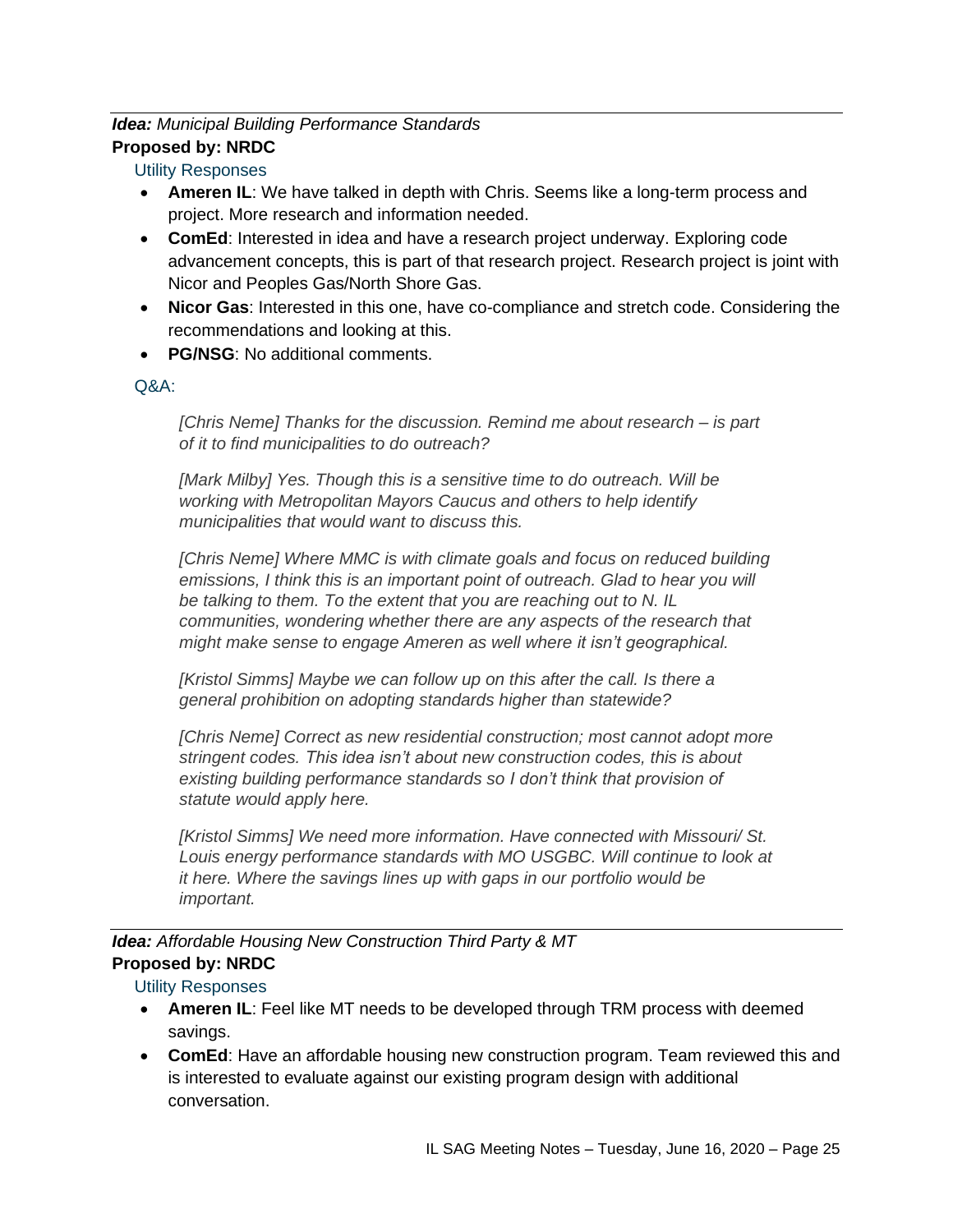- **Nicor Gas**: N/A
- **PG/NSG**: N/A

*[Chris Neme] Not sure why gas is N/A on this one – one component of this idea is for all utilities, including gas.*

Follow-up: Nicor Gas + PG/NSG to review and provide a response to this idea; the idea was inadvertently tagged as "electric only."

### **Cumulative Persisting Annual Savings Follow-Up**

*Matt Armstrong, Ameren Illinois*

- SAG talked about CPAS challenges in November. One concept to further discuss was market effects – centered around whether we are capturing them or spillover without traditional evaluation.
- Definition of market effects from TRM v8.0 *change in structure of market or behavior of market participants, causally related to market interventions.*
- Ameren has been working on project to explore market effects. TRM definition aligns with organizations across the US – the evaluation efforts if they can find data, then it can quantify the market effects.
- Market transformation and acquisition programs can both generate market effects. Data can show whether is a structure or behavior change in market.
- Review of market effects on supply side and demand side program would ideally be able to measure both.
- Steps in determining market effects: Intention, Establish Baseline, Define Indicator, Identify Data Source, Measure Impact.
- Question: Should studies incorporate market effects outside of Ameren/ComEd in areas that don't have EE programs, can savings from market effects be claimed? Yet to be fully answered. Working to identify what data we can capture. Will have to talk through with stakeholders about how we can answer these questions.

*[Chris Neme] Seems like two parts to this question. Can savings be claimed is one question. Unsure about the first part of the question.*

*[Matt Armstrong] Consideration of the baseline – would that consider markets outside of our territory in the baseline. And on the back end too as far as the effect of the program. Should we look at areas outside of the territory. Are we effecting the market on a broader basis? There may be multiple entities, so claiming outside our territory could have a double counting or attribution issue.*

*[Chris Neme] For second part, if you do something that causes savings to occur that wouldn't otherwise then my perspective you ought to be able to claim them. How you measure how much such savings occur and whether you look at other jurisdictions to confirm that, it's an evaluation question. We use data from other jurisdictions when we inform market share trajectories. It might be up to the evaluator. Might be separate from the question if you cause*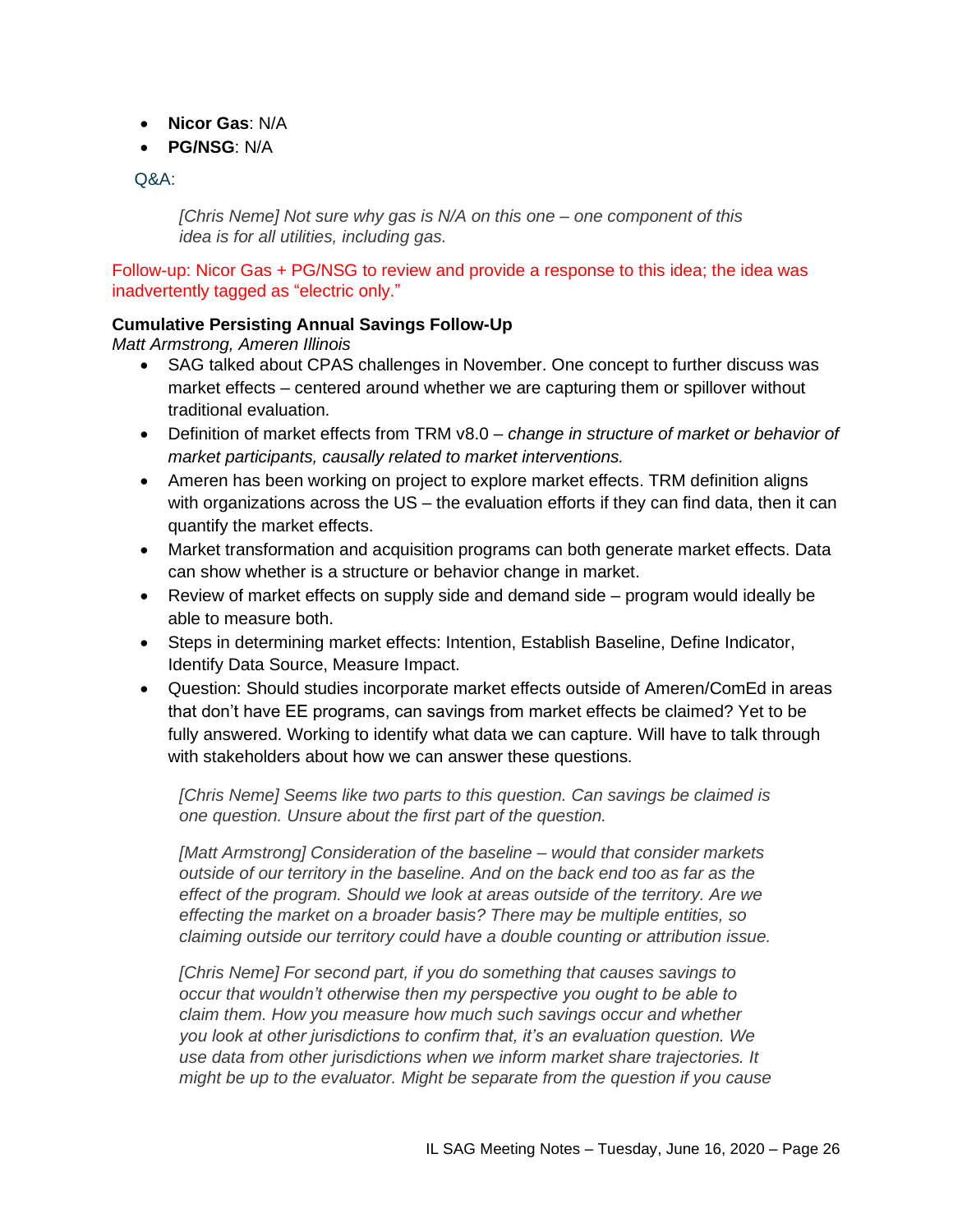*savings to occur in a municipal savings territory in Illinois can you claim them, statutorily the answer is probably no.*

*[Randy Gunn] Can use data but cannot claim savings outside service territory.* 

*[Matt Armstrong] As we go through considering market effects, have communicated with ODC and look forward to continued work on this.*

*[Chris Neme] Generally speaking in the industry, market effects savings are often not captured at all. Understated and underclaimed. If we can come up* with a way to estimate in your service territory, I think it's great. We need to *figure out how to get there. Don't want to have success in a current program changing contractors or consumers perceptions turning them into being considered a free rider next year.*

*[Jim Jerozal] This could be further discussed in market transformation group.*

*[Matt Armstrong] Agreed. Just have to make that distinction that it doesn't have to be a formal Market Transformation program to have market effects.*

*[Jim Jerozal] If you had an MT strategy and you are trying to move the market, show that market lift. If we do have a resource acquisition program incenting a widget and that also creates a market effect that we would add additional market effect savings along with widget savings?*

*[Matt Armstrong] That's how I'm seeing it.*

*[Jim Jerozal] In that case, the entire portfolio is having a market effect. SAG can talk about this as we go down the road. There are behavior programs, but portfolio in total is behavior changing.*

*[Kristol Simms] That's how this concept evolved for us. Potentially we are having a significant market lift after 10-12 years of programs and that's what this effort is meant to look at.*

*[Jim Jerozal] Has anyone seen an attempt to quantify the market effect of a portfolio, in other jurisdictions?*

*[Chris Neme] Not that I can remember.*

*[Ted Weaver] Navigant in Illinois tried to do some portfolio-wide spillover work that overlaps somewhat with this. I think in New England there has been some work in this area.*

*[Alexis Allan] We have taken a look at some of that with the Ameren team. Didn't find anything specifically but did find that New England had explored and Energy Trust of Oregon. Unable to find anything that had been completed.*

Next step: Further discussion on market effects will be scheduled in the SAG Market Transformation Savings Working Group, if needed.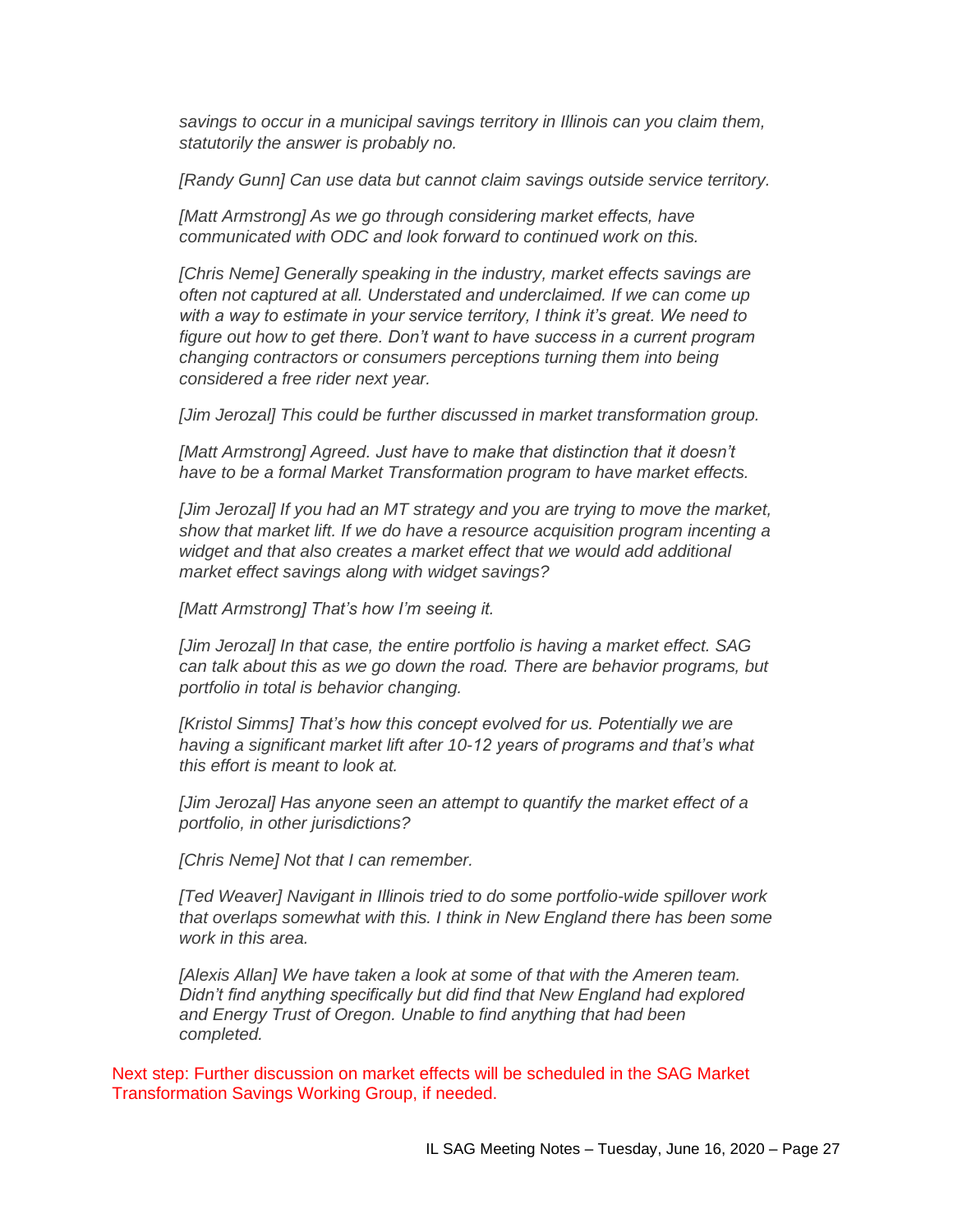# **Energy Efficiency Evaluation: Big Picture**

*Zach Ross, Opinion Dynamics*

- Overview: Will be presenting on coordination of work; what evaluations are completed; how evaluation is used in TRM process.
- ODC coordinates with Guidehouse. SAG meetings and workgroups. Ad hoc meetings and discussions on key items. Monthly coordination discussions. Collaborate as needed on statewide research efforts. Examples included in slides – e.g. COVID impacts, thermostats, statewide research. Talk about these things and collaborate as often as we can.
- Evaluations in IL: wide range of activities. Impact, NTG, Process, Market, Other topics as directed.
- Impact: conduct annually for all major programs & pilot development
- NTG: conducted once per cycle for all programs unless circumstances. May do more frequently for some programs.
- Process: regularly complete core process evaluations, more detailed specific ones for issues that need it. Differ across teams depending on programs in terms of cadence.
- Market Research: As needed and as budgets allow, Topic related. E.g. large customers in transition to FEJA for Ameren. Statewide market studies.
- Other topics: NEI research, EUL research, verified CBA annually, gas adjustable goals annually, support SAG and utility consideration of MT
- Evaluation research and IL-TRM: support updates to TRM wherever possible and is significant part of evaluation budget. Consider evaluation priorities list from TRM and work to address those whenever we can. Submit workpapers, participate in TAC and work group.

### *SAG Discussion Topics:*

- 1. Opportunities for evaluation collaboration
- 2. Level of emphasis on different kinds of evaluation (where prioritized, should there be shifts)
- 3. Opportunities for better integration with IL-TRM update

*[Zach Ross] Regarding #2: In practice over our time working in Illinois - Primary goal is to verify net savings for compliance. Others are all secondary objectives.* 

*[Jim Jerozal] Impact including NTG – how much do we collectively spend to research and NTG work? Across the state? It seems like NTG changes have been very small for ongoing programs. Do we need to keep looking at wellestablished programs for NTG? Other evaluation work might be more useful.*

*[Zach Ross] I don't have a specific number, but it is non-trivial. Substantial portion. Often part of participant surveys that are also for other purposes. We have seen what you are talking about with general trends staying the same. There are also cases where that isn't true – startups, new measures, etc.*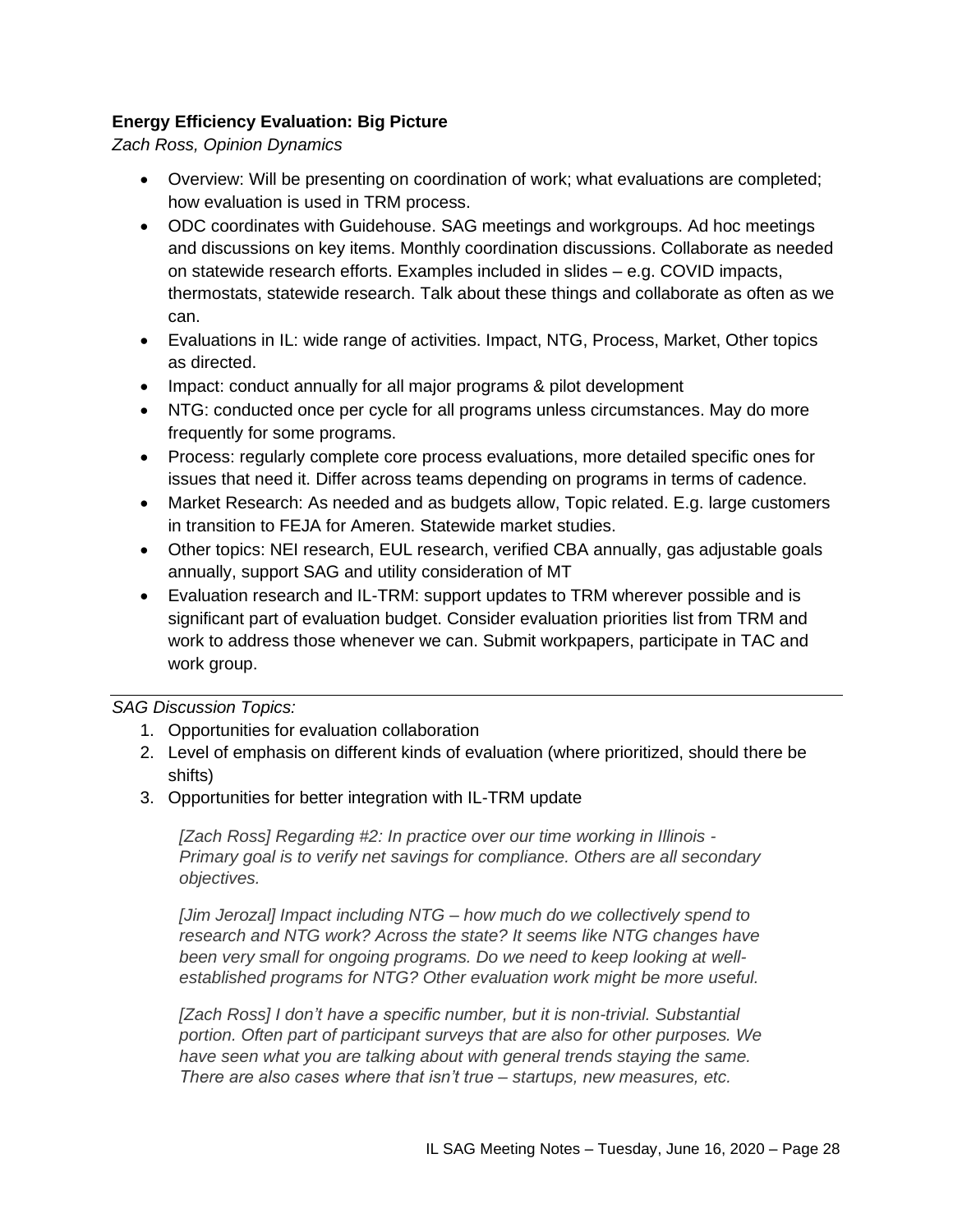*[Randy Gunn] Time, energy and money spent on NTG has gone down over the past 5 years. Estimate it's less that 10%. Several years ago, when hashing out the NTG policy we were doing NTG research for most programs most years. These days for most programs we are doing once per cycle, with some exceptions. It has scaled down a lot.*

*[Jim Jerozal] I think you are right. It has diminished from where it started. Maybe we should try to quantify this and look at it. There are places where it makes total sense, can't go away completely. Is it the right place to spend money?*

*[Chris Neme] It's a good question. Glad to hear Randy's answer. 5-10% range doesn't seem wildly out of range. It would be helpful to have some sense of numeric breakdown of these categories of work. TRM and evaluation work go part in parcel. Would be useful to have a breakdown – how much is annual savings, how much is NTG, how much is TRM, etc. Gut reaction to the question is that Impact evaluation work should be the biggest chunk of what we do. More evaluation and market research to inform how we can do better and find more opportunities would be a good too. Need to see numbers to see opportunities and how to move between buckets.*

*[Zach Ross] It would be helpful for us is there is some thought about what those buckets we want to know about are – lots of ways things can be combined or separated. If we had a clean categorization, we could support that.*

*[Chris Neme] Good suggestion. From a process perspective, could you propose what those buckets might look like and circulate it to react to?*

*[Zach Ross] Our buckets and Guidehouse might not be aligned, but we can put heads together.*

*[Cate York] You mentioned annual evaluator presentation and budget breakdown, opportunities for evaluators to talk about their budgets and performance.*

*[Zach Ross] Annual process is described in the Policy Manual – draft evaluation plans are presented mid-December, final plans by end of Feb. Last year we provided some high-level budget breakdowns. In our annual plans we list budgets down to the task level in programs. All public on SAG website.*

*[Cate York] Is there a 'looking backward' process to report on what was accomplished, what was spent, what was evaluated after the fact?*

*[Zach Ross] We provide annual evaluation reports and deliverables for SAG including summary reports. Not sure there is any budget reporting.*

*[Kristol Simms] We have our spend for the utility on evaluation costs included in our program costs for the TRC.*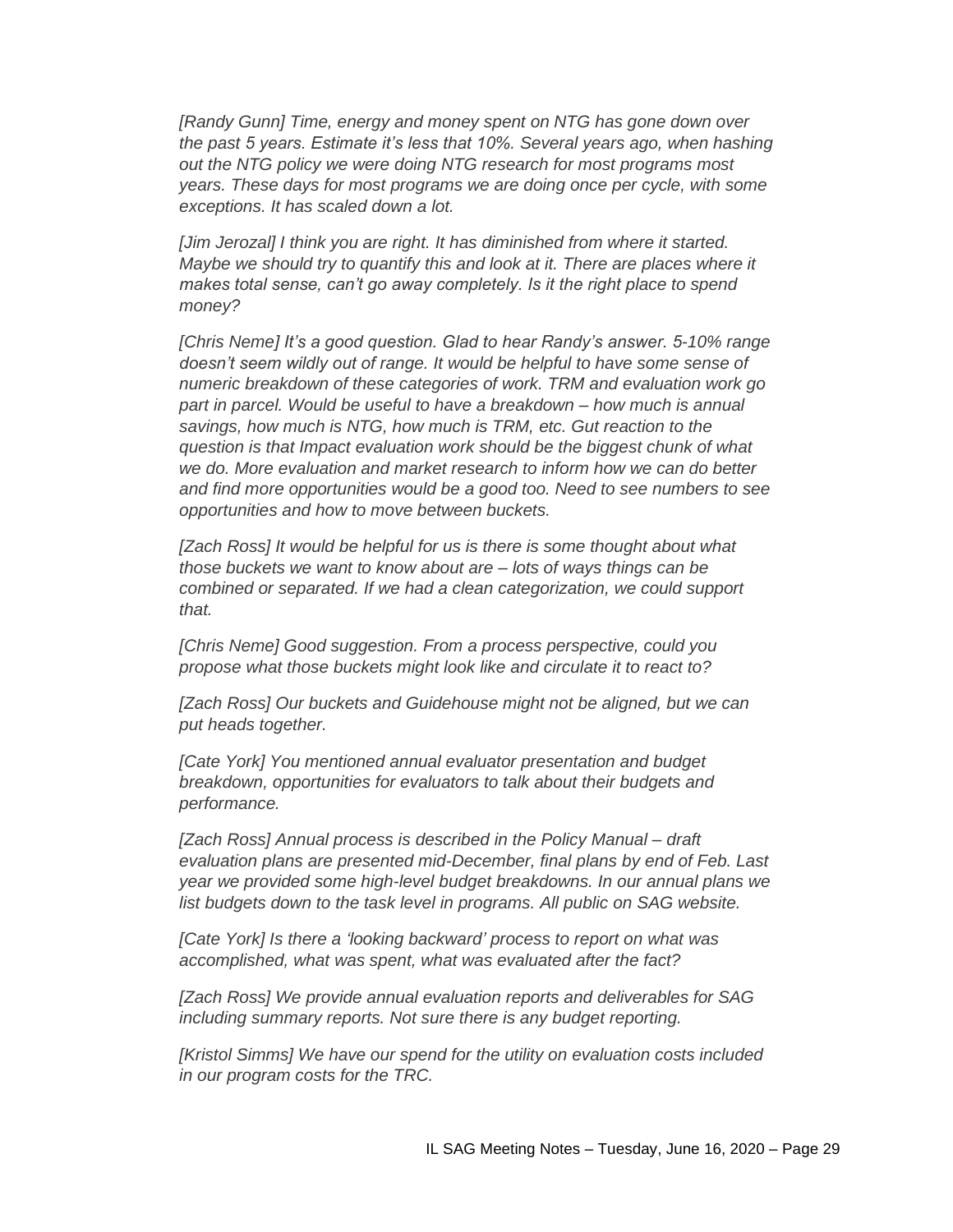*[Cate York] Why isn't energy usage data part of this in terms of cost effectiveness for prescriptive measures, where does it factor in?*

*[Zach Ross] Customer billing data? [yes] From ODC side, we commit to using AMI data as much as we can in evaluations. Some program designs really ask*  for it. E.g. home energy report, voltage optimization primarily evaluated using *usage data. Presentation in August for SAG will cover AMI data usage. For prescriptive programs, TRM dictates what the claims utilities are allowed to make. We evaluate against the TRM. We use energy usage data to help refine for the TRM.*

*[Chris Neme] Hard to use AMI data or usage data – more relevant to impacts of some programs than others – retrofit is easy but prescriptive rebates for new products the consumption after can't be compared to before it should be compared to counterfactual of what it would have been otherwise. Could be variable.*

*[Randy Gunn] A few other programs use lots of billing data. SEM is a good example. Models are largely with billing data. On a customer-by-customer basis for custom programs often sued to figure out what customer efficient process control measure for instance. Before and after consumption – isn't primary estimate but will be how we verify whether engineering estimates are reasonable. Quite a bit of use of billing data. We could do more with it. There are other kinds of programs we could evaluate more with billing data, e.g. small business programs. But TRM here, so much effort put into it (and excellent TRM) there isn't discomfort with estimates and if there was, we could use billing data to verify. Not a lot of clamor for that so far.*

*[Ted Weaver] Randy, on NTG research, Nicor does about 1 project a cycle. Is that true for electrics?*

*[Randy Opdyke] For small programs once per cycle, for big ones twice. Used to do it every year. Decided it wasn't worth money to keep doing it every year. For commercial new construction we do NTG every year because market varies a lot year to year.*

*[Zach Ross] Same is true for us. Standard and custom twice a cycle now, used to be more often. Otherwise it's once a cycle.* 

*[Zach Ross] 2021 evaluation plans will have more of piloting that later this year.*

*[Kristol Simms] Comment about previous discussion about access and use of AMI data and future plans. Our team has undergone a data security internal audit which included ODC review of customer information and PPI and how that will change over time. Going forward as we implement next plan, restrictions and limitations and controls over customer data outside of Ameren will be more restrictive to the benefit of our customers. We will be looking to streamline the number of contacts made to our customers by evaluators on behalf of Ameren. Will work to implement in next cycle if not sooner.*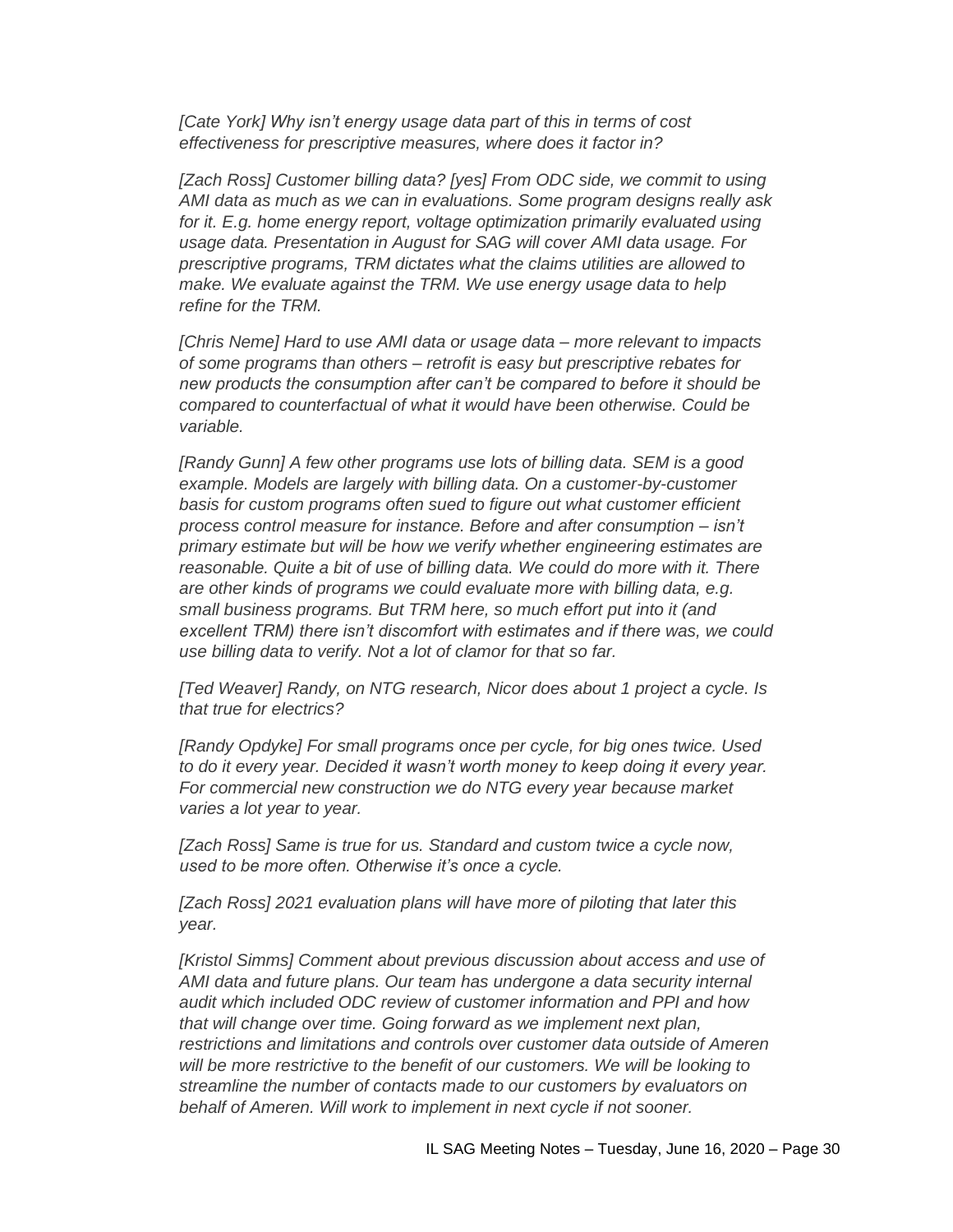*[Kristol Simms] Interested in where we can increase or improve diverse contractors in evaluation.*

*[Zach Ross] We think we can increase the level of diverse vendors we use for evaluation. We added a few in this plan cycle, but it's still a smaller portion that we would like. Especially for on-site and local work on the ground as our top priority.*

*[Randy Gunn] Answer similar to Zach's – always looking for more diverse and women-owned firms to work with. Tracking statistics.* 

*[Cate York] Along with request from earlier today for utility contractor info, is there info on this for evaluators or could it be made available?*

*[Zach Ross] We identify members of our team in our evaluation plans, not sure about the level of detail provided. [Randy Gunn: same for Guidehouse]*

*[Cate York] Wondering how reporting on that can be tracked?*

*[Randy Gunn] We haven't published it formally but we could.*

*[Kristol Simms] We can work with our evaluator to track and manage and will do so going forward. Commission staff is interested in this too. Information sharing, action items and progress doesn't sound overwhelming to expect from evaluators.*

*[Kevin Grabner] For gas companies we report our diverse spend monthly, through Nicor and Southern Company. Peoples and North Shore it is a different process, but we also report.*

*[Chris Neme] My observation is that there has been more coordination across evaluators than there used to be. Wondering whether there is more of it that might be possible. Some programs like custom C&I or annual verification activities need to be utility specific. Others like more mass-market programs maybe not. We ought to think about looking at every program on the table related to impact or TRM and ask could we do this as one study statewide instead of two different ones. Opportunity to save some budget to use to add to process or market research. Don't want to lose the voice of having multiple evaluator perspectives but having one evaluator do some evaluations and other evaluator doing more of the input and critique role, and some would be the other way around.* 

*[Randy Gunn] Almost all of the statewide studies have been joint studies. E.g. residential lighting metering study, appliance recycling metering study. We do the big studies together. Most of the effort in evaluation is dealing with the individual utility data, not much economies of scale that can come out of it for example trying to evaluate a custom program on a statewide basis. Data, sets of forms, etc.* 

*[Chris Neme] Agree on custom, C&I but others it might work for too.*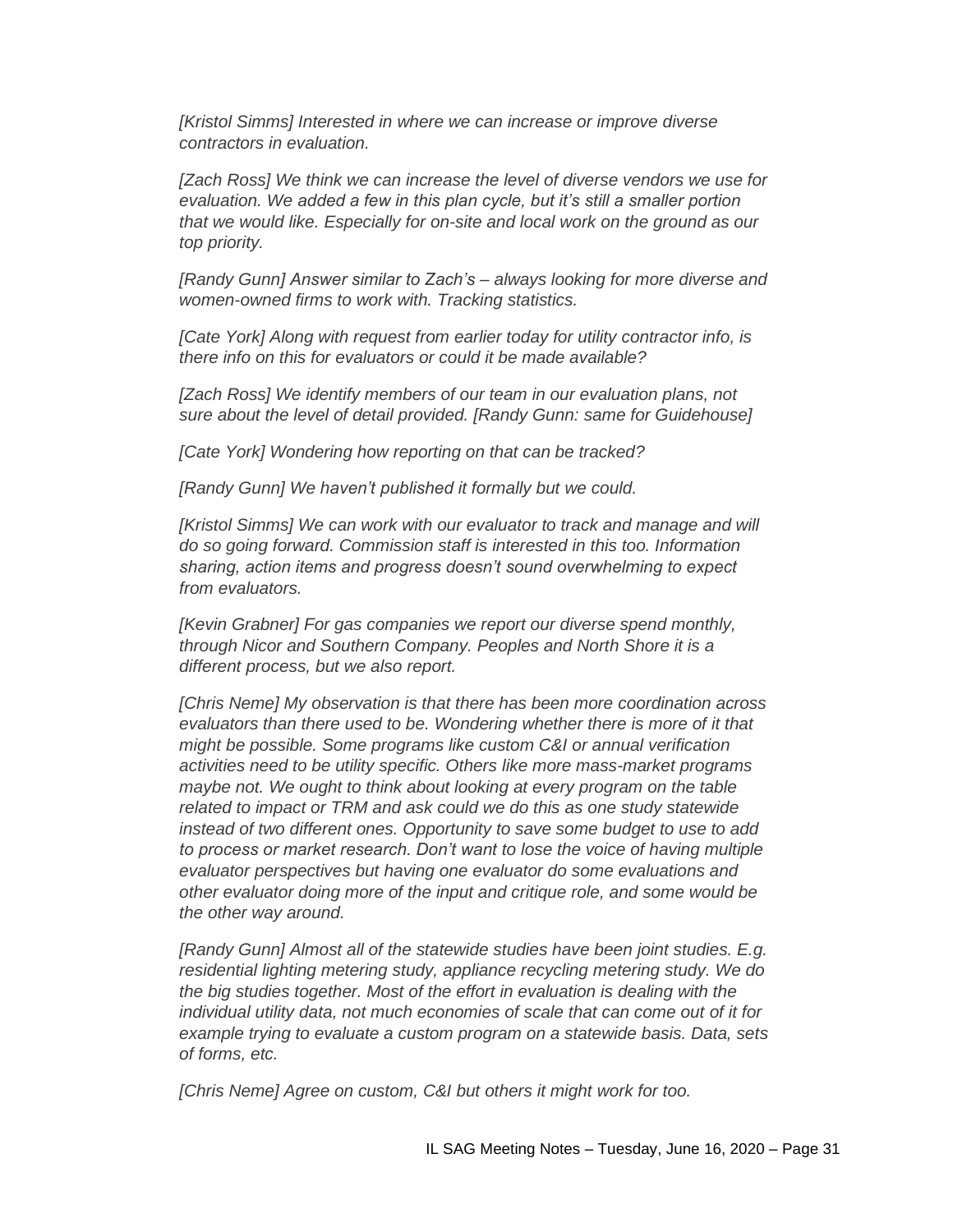*[Zach Ross] Agree with what Randy said. For some programs might have similar program designs, but even there a lot of the work is the nuances of the specific data that utilities are providing. We heard from the tracking perspective that the utilities have issues with trying to do statewide consistency earlier today. Virtually no major research effort on either side that we don't have the opportunity to hear about it and discuss with our clients.*

*[Jennifer Morris] Agree with Chris that for some programs it might make sense to have a lead evaluator within the state. Like MT programs, BOC program that both Ameren and ComEd are having evaluated. Both evaluators aren't using the same approach.* 

*[Chris Neme] I understand that there are unique aspects to each utility. Even if one evaluator could learn about issues from one utility that could help working with the other. Don't want to lose both voices. There is value in a big state like Illinois having more than one expert evaluator voice. Seems like there has got to be more economies we could gain by doing a little more. To Randy's point that would have to be project by project to identify those.*

*[Randy Gunn] We're open to working to try to figure out ways we can be more consistent and coordinate better.* 

Next steps: SAG Facilitator to follow-up with evaluation teams to share evaluation cost category breakdowns with stakeholders.

### **TRC Non-Measure Level Inputs**

- *Joe Riley, AEG, on behalf of Ameren IL*
- *Jacob Stoll and Jim Fay, ComEd*
- *Randy Opdyke, Nicor Gas & Ted Weaver, on behalf of Nicor Gas*
- *Victoria Nielson, AEG, on behalf of Peoples Gas & North Shore Gas*

*Ameren IL:*

- Gas and electric avoided costs. Not proposing any plan changes. Current inputs based on same sources as prior plans. [Specific details in spreadsheet].
- Inputs are largely consistent with prior plan but peak gas avoided cost pending, as raised by some stakeholders.

*[Chris Neme] Nothing different besides line losses?*

*[Joe Reilly] Yes, same sources just updated with new information.*

*[Chris Neme] In past used multiplier to translate line losses to peak losses, what is different?*

*[Joe Reilly] This time have hourly loss factors we can use to make a weighted average over certain time periods for energy and peak line losses can use peak hours, subset of hours. More granular data this time around and trying to make best use of that.*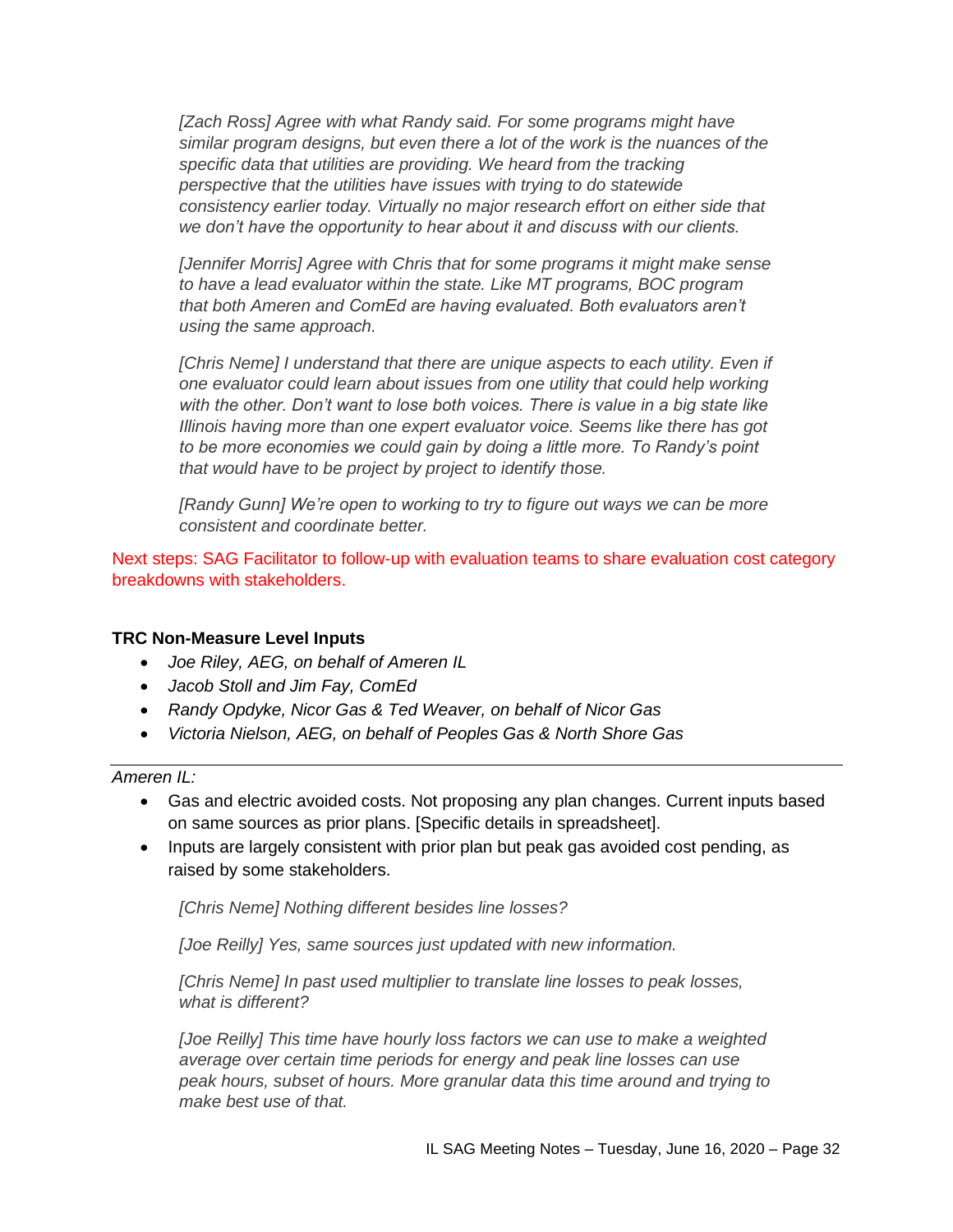*[Chris Neme] At one level that makes sense, but problem that this approach would only get weighted average or average at peak, not the marginal loss at time of peak.* 

*[Joe Reilly] Will take that into consideration with this new dataset and will take that feedback to our analytics and account for the marginal effect in our analysis.*

*[Chri Neme] Potentially gas capacity issues like there is for electric. Potential cost is not as large as electric but not zero either. Question across all gas utilities.*

*[Ted Weaver] Nicor believes that they are pretty close to zero in Illinois. Lots of excess capacity and storage capacity. Working to confirm that. But effectively zero.*

*[Chris Neme] So no other pipe/distribution costs that are capacity related?*

*[Ted Weaver] Going to get supply people to respond but I think it is pretty low and not worth the effort.*

*[Chris Neme] Good that you are talking to supply people. Excess capacity today may not be indicative of where we are 10-20 years from now when EULs greater than 10 years.*

*[Jennifer Morris] Can you go over the carbon adder input?*

*[Joe Reilly] Our approach to the carbon adders is the same as last Plan. Dictated by IL Public Utilities Act using the \$16.50 per MWh that is in the legislation. Use the guidance of legislation to incorporate into analysis. No change there.* 

*[Jennifer Morris] Don't know that value of \$16.50 is in legislation, can we get a citation on that? Want to discuss whether we think there will be a carbon adder, 2022 is it starting or 2030?*

*[Joe Reilly] I believe it increases every year over the course of analysis, can follow up with citation.*

Follow-up: Ameren IL to add carbon adder citation to TRC inputs chart.

#### *ComEd:*

- Avoided costs updated every June. This year's costs will go into the plan. Moving to an annual average avoided costs and away from the hourly detail. NEIs for plan will be additional results from ongoing evaluator research for next plan.
- Costs and sources largely due to PJM power pool. [Details shown on slides] ComEd data used for some data. Current line losses data is 2017. Will escalate from EIA AEO.
- Inflation from treasury note; discount rate from TRM; proposed update for 2021 TRM will be proposed for plan 6. Not much changed from previous plan.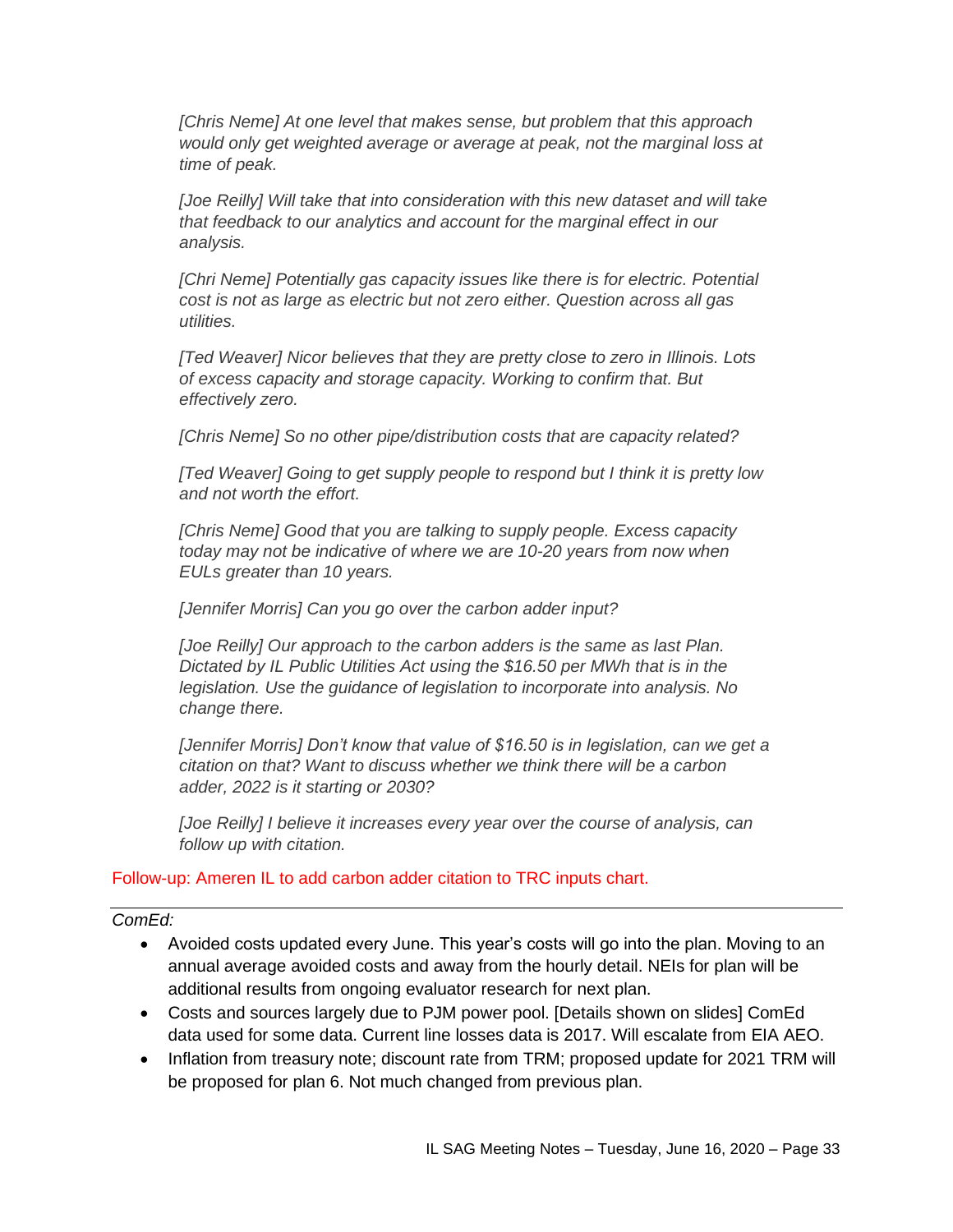- Changing from DSMore to Analytica move away from hourly detail. Will use same method as Guidehouse is using. Everyone else is using an aggregate avoided cost. Will be consistent with everyone else. Will help streamline process and increase flexibility in analysis.
- Looked at costs change from aggregate or hourly TRC everything is within 10% accuracy change. Feel that the accuracy sacrifice can be absorbed.
- NEIs: benefits of quantifiable NEIs can improve TRC but measures have to compete within the portfolio on \$/kWh so additional NEIs can't be the only thing that allows measure into portfolio.
- Inputs and sources for NEIs from avoided gas costs, Chicago avoided cost water data, carbon adder based on EIA clean power plan scenario from 2018, current evaluator NEI research.

*[Chris Neme] What do you mean by aggregate TRC analysis?*

*[Jim Fay] Average annual savings by annual avoided cost, rather than 8760 avoided costs. Single annual cost.*

*[Chris Neme] On capacity cost do you have a multiplier to account for PJM reserve margin requirements?*

*[Jim Fay] We use the actual auction capacity price which is what we would have paid for the next four years, rather than CONE + reserve margin.*

*[Chris Neme] Your reserve margin needs are already factored into that price?*

*[Jim Fay] I think they are. We can go back and look at any additional fees if we had to buy that capacity, but I think when they do that auction it is needs plus reserve margin.*

*[Chris Neme] Good to make sure if that is reflected.*

*[Chris Neme] Will there be results from the non-energy impact work in time to inform these analyses or not?*

*[Celia Johnson] Update on non-energy impact research will be in the July NEI Working Group meeting.*

# *Nicor Gas:*

- Supply cost forecast from Wood McKenzie.
- Add in adjustments and adders to cover T&D. Same approach with new values.
- Water costs weighted average cost across territory with a water index from BLS. If research comes up with useful NEIs will incorporate. Inflation using same inflation baked into supply cost forecast from W-M.
- AEO doesn't forecast carbon anymore, so using a Technical Reference document from federal agencies in 2016.